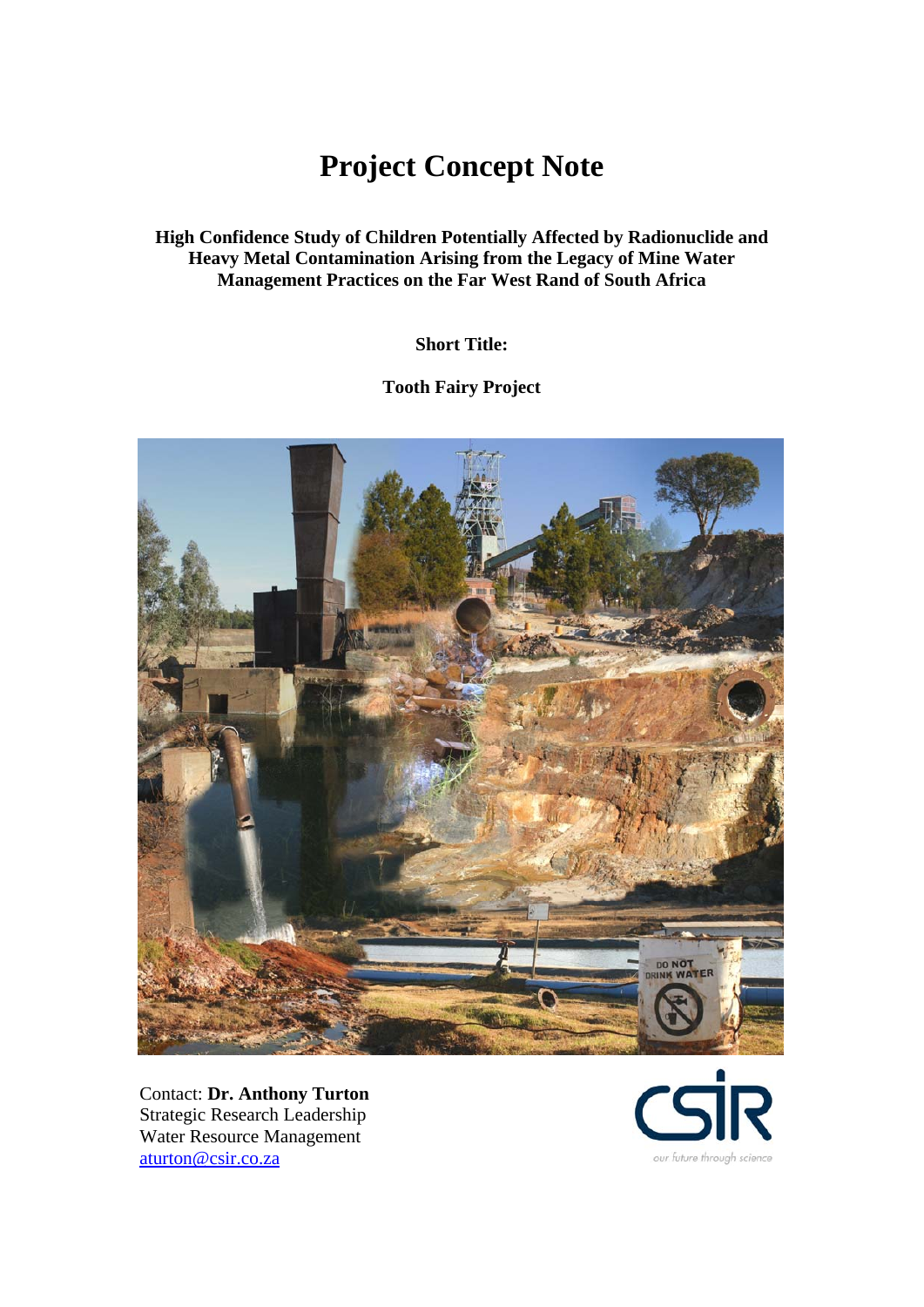## **Project Concept Note**

## **Formal Title:**

#### **High Confidence Study of Children Potentially Affected by Radionuclide and Heavy Metal Contamination Arising from the Legacy of Mine Water Management Practices on the Far West Rand of South Africa**

#### **Short Title:**

#### **Tooth Fairy Project**

#### **Introduction**

South Africa has a water-constrained mining-based economy (Ashton & Turton, 2008; Turton & Ashton, in press). The gold-mining industry was established after the Anglo-Boer War (1899 – 1902) (Evans, 1999; Spies *et al.,* 1997; Tempelhoff, 2003) and has been a strategic pillar of the economy since then (Turton *et al.,* 2006). Significantly, during the Apartheid years, an alliance emerged between the gold mining industry and the Government whereby revenues from mining sustained the country in the face of international sanctions (Adler *et al.,* 2006; 2007; Turton, in prep). A sub-set of that process was the extraction of Uranium, which went into the West's nuclear weapons program during the Cold War. This aspect explains why comprehensive sanctions were not applied to South Africa during Apartheid (Geldenhuys, 1984; 1990; Turton, in prep). The significance of this historic aspect of the gold mining industry is that there has never been a culture of oversight and accountability (Adler *et al.,* 2006; Turton *et al.,* 2006), so the industry has been allowed to make massive profits over time, largely by externalizing its costs onto society (Adler *et al.,* 2007; Turton, in prep).

## **Background to the Problem**

When South Africa became a democracy in 1994, a new culture of accountability and transparency was introduced. Embedded in a virulent democratic process, the concept of "sustainable development" was enshrined in the **Bill of Rights of the Constitution** (1996), which achieved two important objectives:

- Development that is "sustainable" became a mandatory legal objective.
- People were given the right to an environment that is not harmful to their health or well-being.

In the water sector, government responded by making public-domain funding available for the research of human health-related issues arising from more than a century of gold mining. This was a historic transition, because prior to that most funding for research into the water management practices of the mining industry, generally resulted in reports that were classified and thus not in the public domain. Any report containing any contentious aspect was thus "censored" and removed from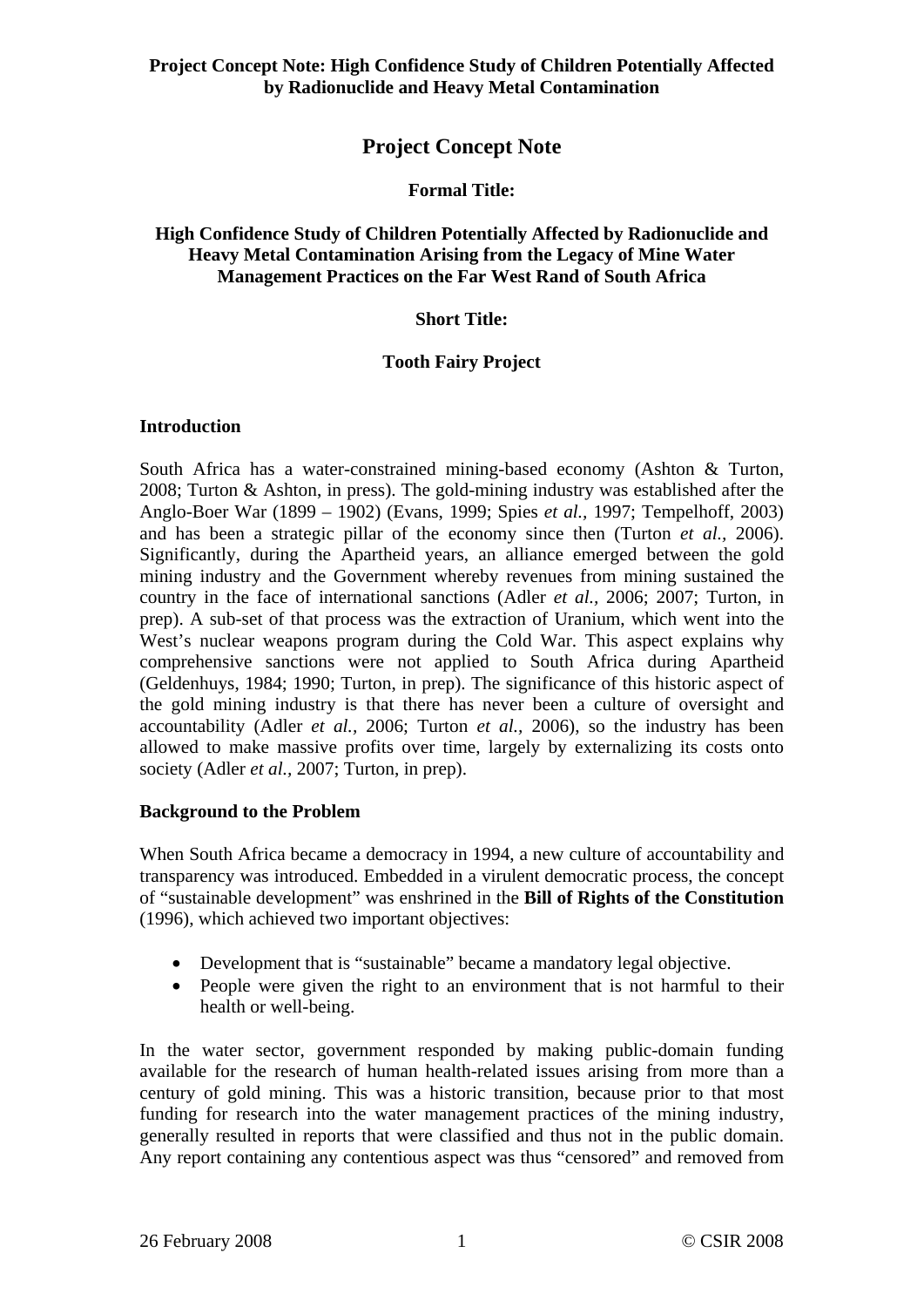public knowledge. Unclassified public domain reports were therefore only of a noncontentious nature.

Driven by the euphoria of a fledgling democracy, a number of **first generation public-domain reports** were generated. These include the following:

- *Radioactivity and the Leakage of Radioactive Waste Associated with Witwatersrand Gold and Uranium Mining* (Coetzee, 1995).
- *Overview of Radioactivity in Water Sources: Uranium, Radium and Thorium* (Kempster *et al.,* 1996).
- *The Association of Groundwater Chemistry and Geology with Atypical Lymphocytes (as a Biological Indicator) in the Pofadder Area, North Western Cape, South Africa* (Toens *et al.,* 1999).
- *Report on the Radioactivity Monitoring Programme in the Mooi River (Wonderfonteinspruit) Catchment* (IWQS, 1999).
- *Radioactivity Study on Sediments in a Dam in the Wonderfonteinspruit Catchment* (Coetzee *et al.,* 2002a).
- *Reliance on Existing Wetlands for Pollution Control Around the Witwatersrand Gold/Uranium Mines in South Africa – Are They Sufficient?* (Coetzee *et al.,* 2002b).
- *Tier 1 Risk Assessment of Selected Radionuclides in Sediments of the Mooi River Catchment* (Wade *et al.,* 2002).
- *The Significance of Groundwater-Stream Interactions and Fluctuating Stream Chemistry on Waterborne Uranium Contamination of Streams – A Case Study from a Gold Mining Site in South Africa* (Winde *et al.,* 2004).
- *Contamination of Wetlands by Witwatersrand Gold Mines Processes and the Economic Potential of Gold in Wetlands* (Coetzee *et al.,* 2005).
- *Impacts of Gold-mining Activities on Water Availability and Quality in the Wonderfonteinspruit Catchment* (Winde, 2005).
- *An Assessment of Sources, Pathways, Mechanisms and Risks of Current and Potential Future Pollution of Water and Sediments in Gold-Mining Areas of the Wonderfonteinspruit Catchment* (Coetzee *et al.,* 2006).
- *The Changing Relationship between the Government and the Mining Industry in South Africa: A Critical Assessment of the Far West Rand Dolomitic Water Association and the State Coordinating Technical Committee* (Adler *et al*., 2006) (**Note**: not fully public domain by virtue of funding restrictions).
- *Water, Mining and Waste: A Historical and Economic Perspective on Conflict Management in South Africa* (Adler *et al.,* 2007).
- *A Hydrogeological Assessment of Acid Mine Drainage Impacts in the West Rand Basin, Gauteng Province* (Hobbs & Cobbing, 2007).
- *Radiological Impacts of the Mining Activities to the Public in the Wonderfonteinspruit Catchment Area* (NNR, 2007).
- *The Pollution and Destruction Threat of Gold Mining Waste on the Witwatersrand: A West Rand Case Study* (Oelofse *et al.,* 2007).

From these reports it has become apparent that **there is a heavy metal and radionuclide contamination problem associated with gold mining**, at least in the Wonderfontein Spruit Catchment in South Africa.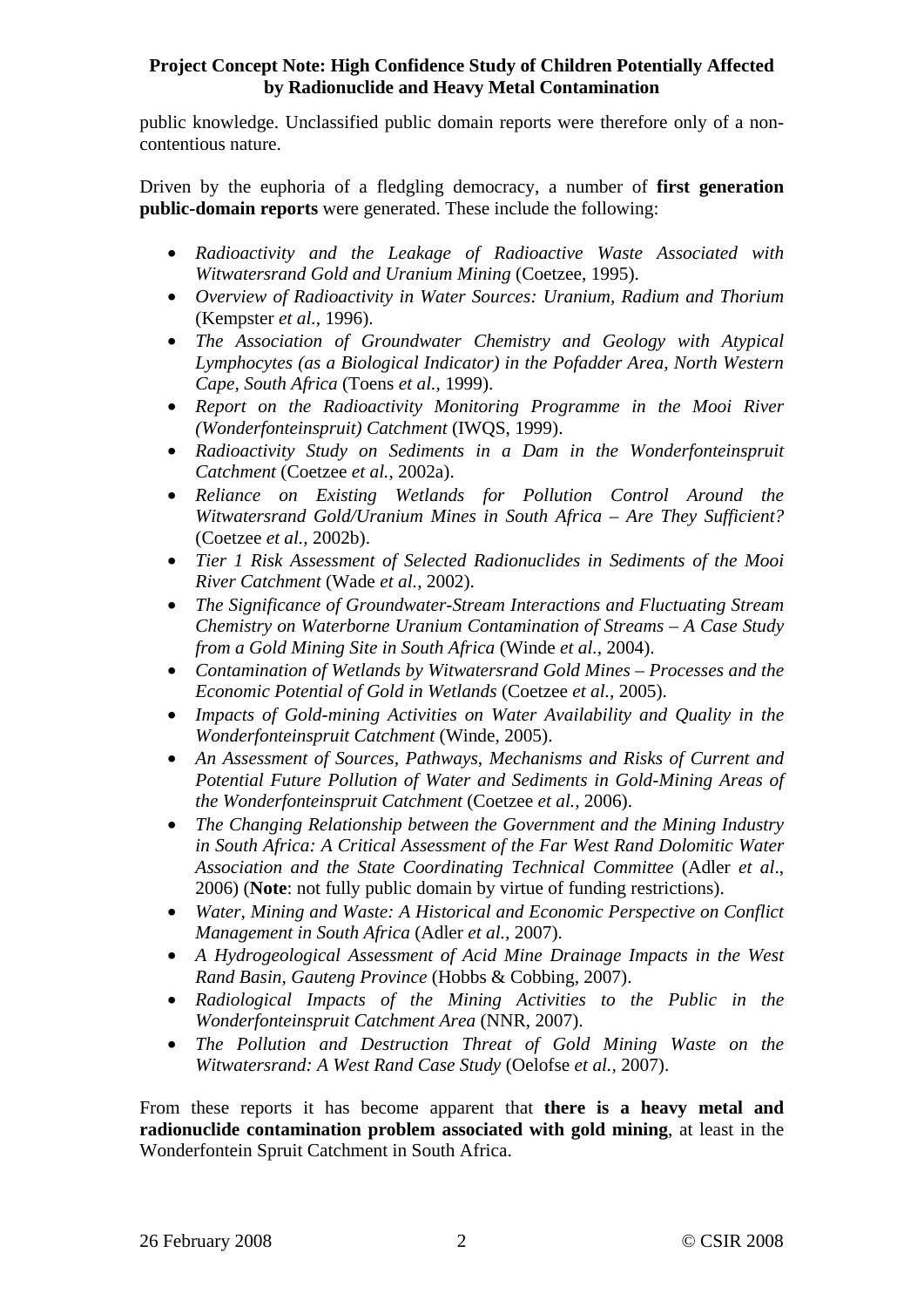## **Key Conclusion from this Public-Domain Science**

While it is possible to argue that before 1994, one did not know of the existence of possible human health problems arising from heavy metal and radionuclide contamination in water sources downstream of gold mining activities in South Africa, that argument is no longer valid given the sheer weight of credible, peerreviewed science.

As a direct consequence of this **first-generation public-domain reporting**, there has been a **public health scare**, with various media reports driving this issue to the point where it became the subject of international media coverage on 18 February 2008 (IRIN, 2008). As a build-up to the internationalization of this problem, the local media interviewed the CSIR (Dr. Anthony Turton – Talk Radio 702, 4/2/08), who went on the record as saying that South Africa needs two specific studies in order to assess the true impact and scope of human health risk arising from heavy metal and radionuclide contamination in the Wonderfontein Spruit:

- A **high confidence study** of the **fate and pathway of heavy metal and radionuclides** in the Wonderfontein Spruit catchment.
- A **high confidence epidemiological study** of the **health impact on off-mine human populations** in areas closely associated with the gold mining industry.

The CSIR's position in this regard was first reported to a public meeting held in Potchefstroom on 6/12/07, to which Dr. Turton was an invited speaker. This position was reported in the international media on 18 February 2008 (IRIN, 2008). This has also been the foundation of CSIR's diplomatic engagement with various German authorities, which has resulted in a formal project entitled **Mitigation of Mining Impacts on Natural and Socio-Economic Environments (MMINE)**, to be carried out within the **German-South African Framework for Research and Development in Mining and the Environment**. These interventions are all designed to build the core capacity of the CSIR to enable it to tackle the strategic-level problem arising from the mine water contamination in the Wonderfontein Spruit (and elsewhere in the country).

This remains the CSIR objective at this moment in time – the **development of core skills** needed to tackle a problem of this complexity and potential magnitude – in **partnership** with any stakeholder that has common objectives or capacity.

## **The Proposed "Tooth Fairy Project"**

Kalckar first suggested that the radioactive content of deciduous teeth could be used as an index of the accumulation of radioactivity and the body burden of various nuclides in children (Kalckar, 1958 cited in Rosenthal *et al.,* 1963). This led to a study conducted in the St. Louis area of the USA between 1959 and 1970, known as the **St. Louis Baby Tooth Survey** (Rosenthal Collection – Washington University in St Louis Archives, see http://beckerexhibits.wustl.edu/dental/articles/babytooth.html). During this project, a high correlation was shown to exist between certain radioactive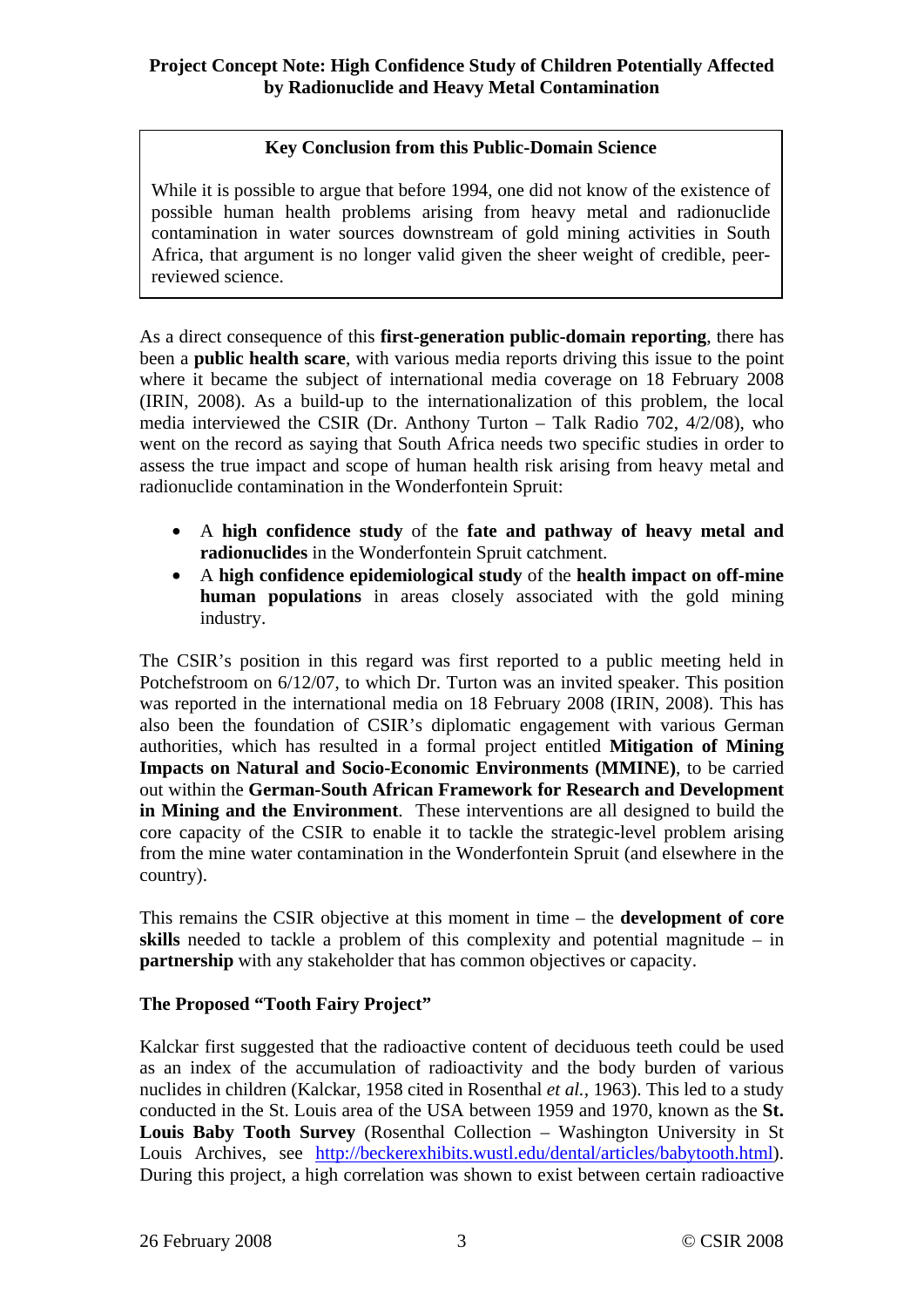isotopes (Strontium-90) found in human milk-teeth and bone, meaning that milk-teeth are a viable indicator for what is happening inside bone (Rosenthal *et al.,* 1963).

Given the existence of a large number of children in the areas known to be contaminated by heavy metals and radionuclides associated with the gold mining industry, a project is being conceptualized by the CSIR that will seek to achieve the following objective:

• To do a **high confidence human health study** in the Wonderfontein Spruit area, **using human milk-teeth** that are naturally discarded and therefore generally considered to be valueless as a potential source of specimens, **in order to inform a possible policy reform process**.

## **Sole Objective of the Proposed Study**

The sole objective of this proposed study is to determine, with a high level of confidence, if there is any evidence of human health risk within a population that has had chronic exposure to heavy metals and radionuclide contamination in subsets of the geographic areas that have been reported in *Water Research Commission Report No. 1095* (Wade *et al.,* 2002), *Water Research Commission Report No. 1214* (Coetzee *et al.,* 2006), and the National Nuclear Regulator's *Brenk Report* (NNR, 2007), in order to address public concern, restore eroding investor confidence and form the foundation of effective public policy intervention.

Given that **such a study has never been done before in South Africa**, there are many unknowns, and no core capacity exists within any one research institution. This means that it is impossible to do an accurate costing at this moment in time, simply because we do not know a number of key elements on which a high confidence study would be based. It also means that the only way to begin moving in a positive direction is to build coalitions and partnerships between research institutions, funders and other key stakeholders, both locally and abroad. A non-exhaustive list of these missing elements includes the following:

- **What is the most appropriate test protocol** to use for such a study?
- Is Strontium-90 a suitable proxy indicator for the type of contamination that has been reported in the Wonderfontein Spruit catchment? If not, then what is better?
- **Is a stratified cluster sample using children's milk-teeth as an indicator capable of forming the foundation on which generalizations can be made** for a larger population?
- Is the harvesting of children's milk-teeth culturally acceptable in all of the communities present in the Wonderfontein Spruit catchment?
- If the Wonderfontein Spruit catchment is to become a suitable experimental site, then what is the most appropriate control site for a high confidence outcome?

These are vexing technical questions indeed, with no apparent answer. Yet, the absence of this level of scientific detail is not an excuse to simply do nothing. The body of evidence presented in this Project Concept Note (PCN) is compelling enough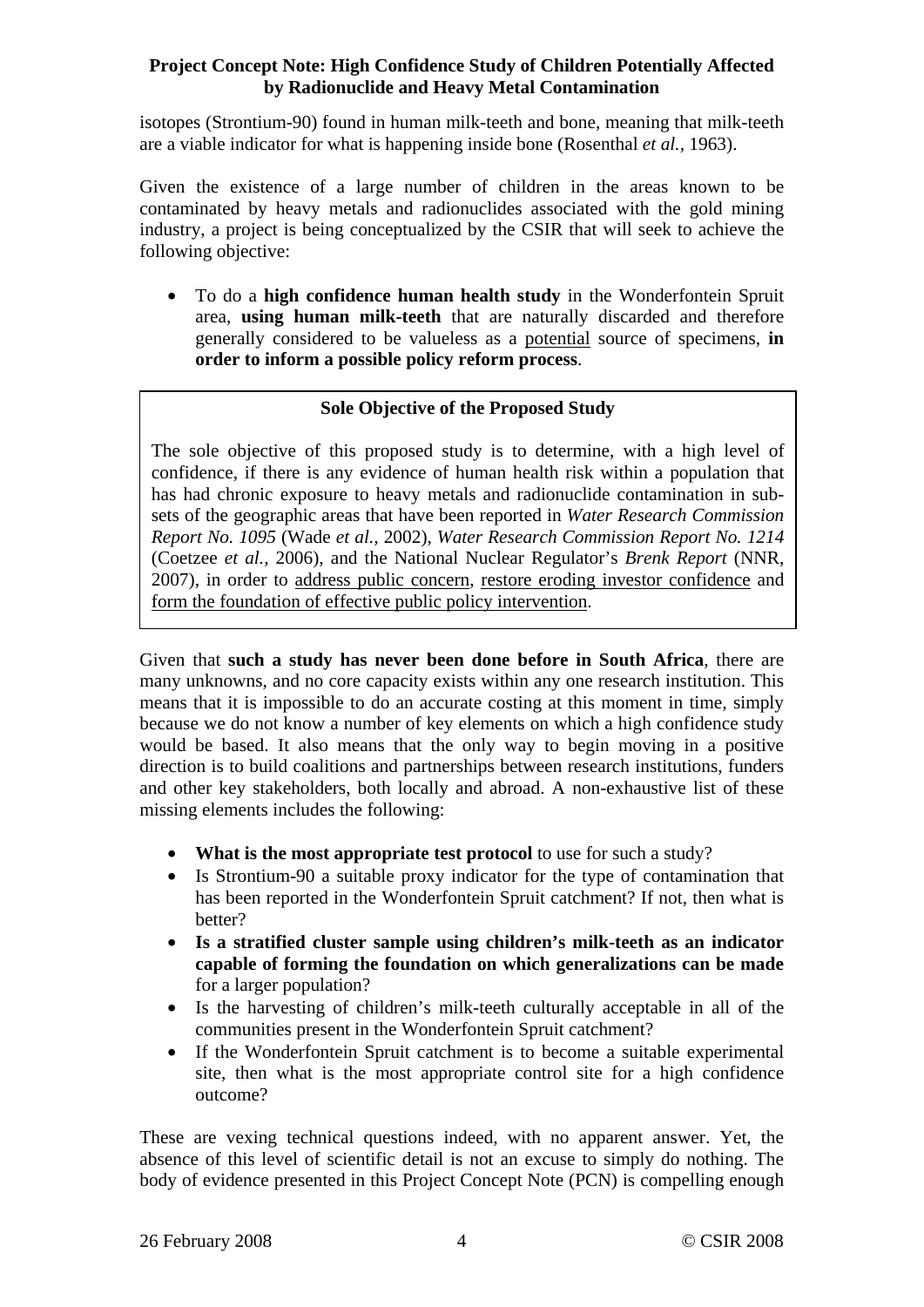to convince us that we need to do something in the short-term to develop the scientific capacity needed to inform the public, the mining industry and the government, on what appropriate mitigation strategies and resultant policy reform might be.

It must be noted that there are already high levels of political tension in the Wonderfontein Spruit catchment. Khutsong, a densely populated human settlement close to Carletonville, one of the mining towns in the centre of the Wonderfontein Spruit catchment, is a hotbed of political tension. The core drivers of this political discontent are complex and many, but at the heart of these is the absence of consultation, the perception that the democratically elected government is becoming corrupt, and poor access to water and sanitation facilities in a community that feels marginalized with a high prevalence of HIV/AIDS (Johnston & Bernstein, 2007) (for more information see http://www.cde.org.za/article.php?a\_id=246).

## **The Khutsong Riots - November & December 2005**

Interviews conducted for a major study by the Conflict and Governance Facility (CAGE) revealed that, "the dolomite issue was characterized by poor communication, confusion, and mistrust. According to community members and leaders of the protests, it was 'simply a ploy used by the mining companies not to invest in Khutsong.'" The study went on to show that, "confusion among residents about the dolomitic condition of the area was exacerbated by the actions of the municipality and individual councillors which contradicted their public statements. While the councillors warned residents about the unstable land in Khutsong, some of them were extending their own homes". One respondent noted that, "the amount of hurt, anger, distress and hatred we experience at the hands of our own government is immeasurable" (Johnston & Bernstein, 2007: 36 - 39).

Running concurrently with this is a gradual loss of investor confidence, which was predicted for the area in the original *Jordaan Commission of Enquiry* that was conducted to determine whether the dolomites of the Far West Rand Basin should be dewatered to make way for gold mining in the area (Jordaan *et al.,* 1960). Victims of this process include farmers along the Wonderfontein Spruit, who have now lost their total livelihood as public fears, driven by media reports, have led to a collapse of the market for their commodities and produce (Tempelhoff, 2007a; 2007b; IRIN, 2008).

This means that the proposed study will take place against a background of heightened political tension, in which emotions are running at levels of near-hysteria, and in which **trust in the perceived "neutrality" of science will be a key factor** (Kantey, 2008). For this reason, the proposed study will have a very tight delimitation, simply to allow progress to be made. In order to be viable, the project will need to have the following specific elements if it is to be successful:

- The highest level of **scientific integrity** will need to be maintained at all times.
- **Peer-review** will have to be stringent and by the best available specialists in the world.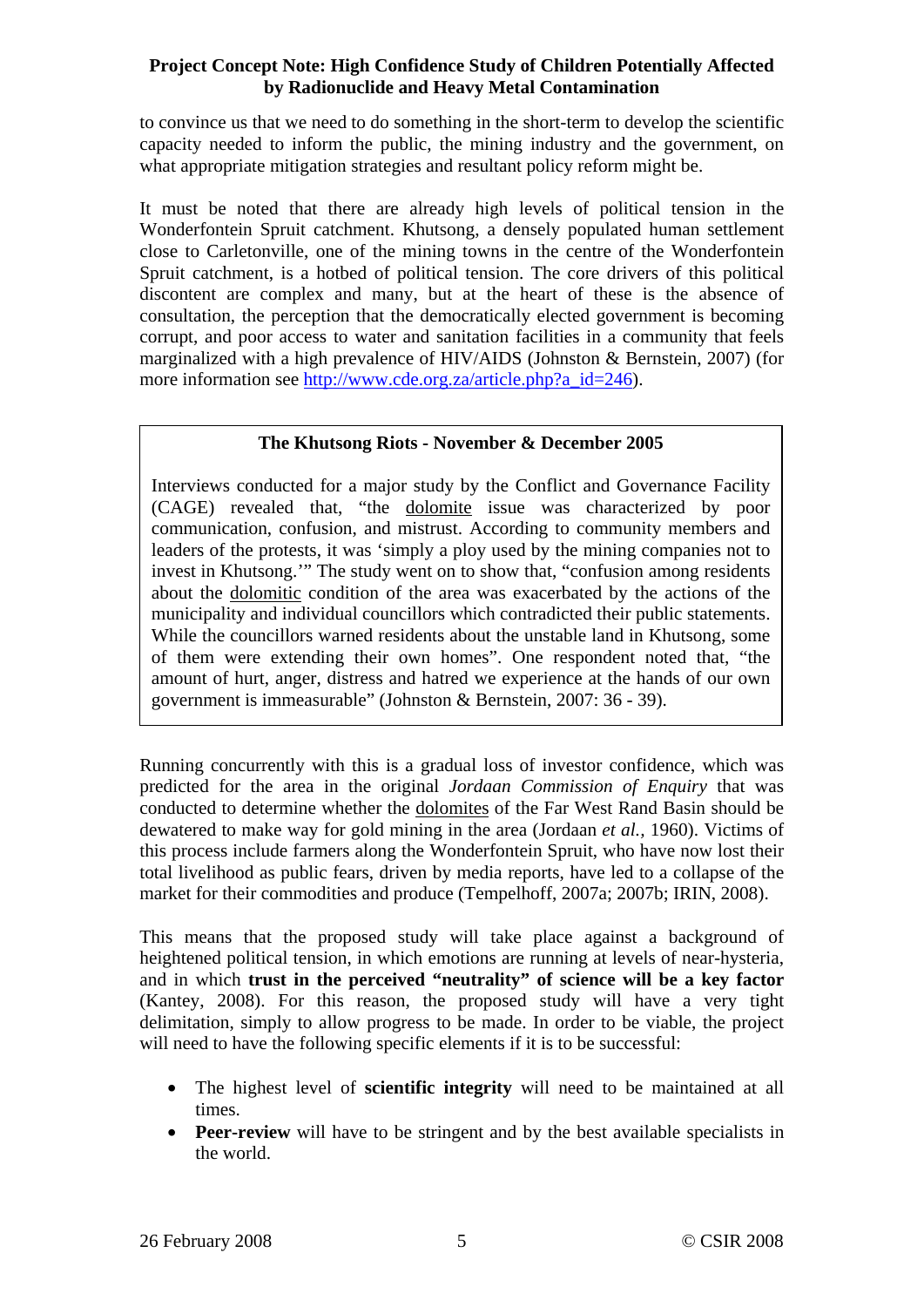- The technical aspects of the project will have to be conducted against a solid backdrop of **public scrutiny**, in order to maintain the *bona fides* of the scientists and technical processes involved, if the objective of a high confidence study is to be realistically achievable.
- The **communication of complex science** to a deeply concerned and potentially hostile society will be a major challenge.
- The **problem of perceived bias** arising when **funding** comes from either government or the mine industry will need to be carefully managed.
- **Partnerships** will be needed between South African and foreign scientists, simply **to build technical capacity** and maintain the scientific credibility needed to achieve a high confidence study.
- The **political processes** in which this project is embedded will therefore be as demanding as the **scientific processes** are, with both being equally important.

 In order to achieve the objective of a high confidence study, the proposed project will consequently be structured in terms of a key methodology that has been developed by the CSIR. Known as the **Trialogue Model**, this approach is based on the understanding that in order to achieve viable public policy outputs, there are three actor-clusters that are involved in a "Trialogue" (Hattingh *et al.,* 2007; Turton *et al.,* 2007a; 2007b). The **Trialogue Model** is presented schematically in Figure 1.



## **Figure 1. Schematic representation of the Trialogue Model (Turton** *et al.,* **2007a).**

Government makes authoritative decisions by way of policy prescriptions and laws, sanctioning non-compliance where appropriate. Society consists of citizens and corporations, each mutually co-existing in the same space and time. Science, including both the natural and social sciences (and traditional knowledge systems), informs the public on matters of concern, but also provides inputs to Government as they consider policy reform. Together, these three actor-clusters are linked by means of a set of interfaces, the quality of which determines the outcomes, in a dynamic relationship called the Trialogue (Hattingh *et al.,* 2007; Turton *et al.,* 2007a; 2007b).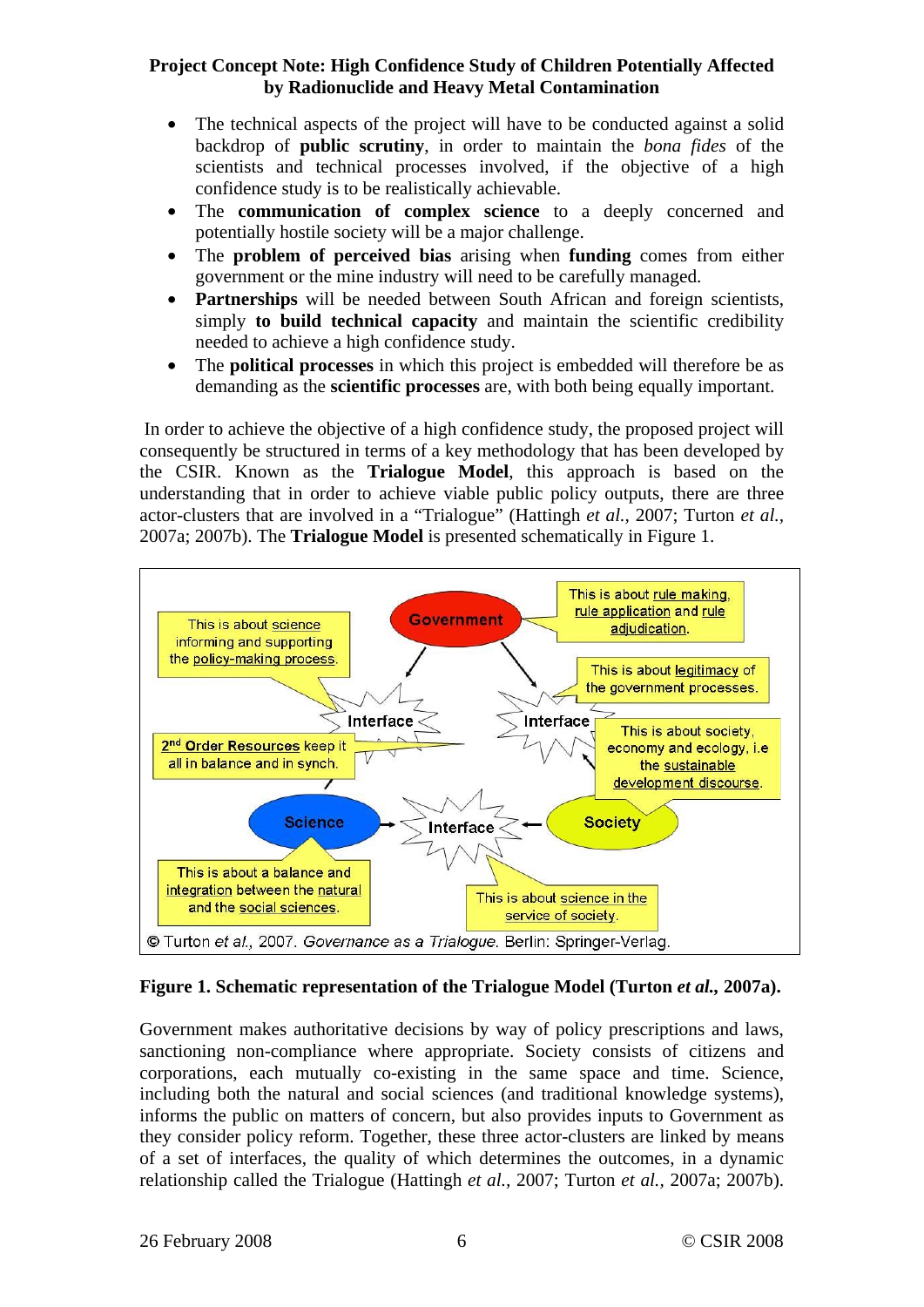The **Trialogue Model is therefore deemed to be a suitable approach** for the proposed project, because it allows for the participation of a wide range of interested and affected parties, in a way that can be considered as being **Science in the Service of Society**.

## **Delimitation of the Study Area**

The proposed project will be limited to the Wonderfontein Spruit catchment as defined by Map 1, which shows Tier 1 Risk Classes for Uranium as reported by Coetzee *at el.,* (2005: 16). This map is useful to delimit the study area, because the elevated levels of Uranium have a clearly defined pattern that correlates directly with mining (as opposed to other possible industrial sources of contamination).



**Map 1. Tier 1 Risk Classes for Uranium as Reported by Coetzee** *et al.,* **(2005: 16).**

The black circle covers the Wonderfontein Spruit catchment, but the red circle highlights a technical issue that is relevant to this particular study. The groundwater compartment that feeds the Wonderfontein Spruit also feeds into the Tweeloop Spruit, which is in a different catchment. The name "Wonderfontein Spruit" literally means "Miracle Fountain Stream", which was given to it when early settlers observed how the stream would appear in a spring and then disappear again into the dolomite, only to reappear somewhere else in a reliable and predictable way (i.e. it was seen to be evidence of a "miracle"). This appearance and disappearance of the flow is due to dolerite dykes that have compartmented the dolomites, so the Western Basin is the name given to the groundwater aquifer that lies under the Wonderfontein Spruit, but also the Tweeloop Spruit (Hobbs & Cobbing, 2007). **There is a hydraulic connection between these two, and given the distinct pattern of Uranium deposition in the Tweeloop Spruit, closely associated as it is with active mine decant at Harmony, it helps us to factor out other industry as a possible cause** (see the green circle that shows Uranium distribution on the East Rand, where mines and heavy industry co-exist).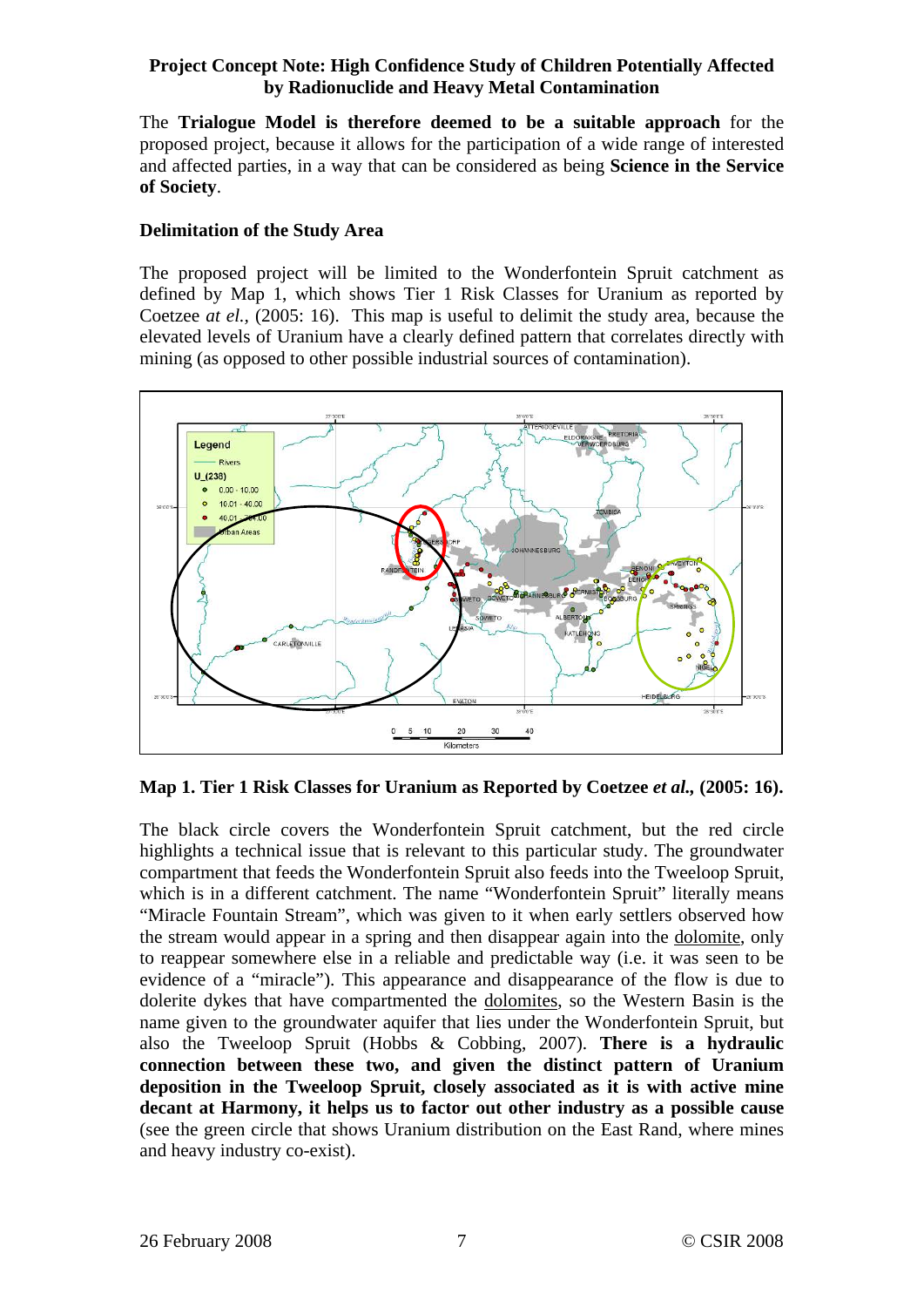This means that the study area roughly demarcated by the black circle will cover the area that has been found to be contaminated by *Water Research Commission (WRC) Report 1095* (Wade *et al.,* 2002), *WRC 1214* (Coetzee *et al.,* 2006) and the *Brenk Report* (NNR, 2007). This will be the **spatial delimitation** of the proposed project.

The **temporal limitation** will be defined by the public domain documents *WRC Report 1095* (Wade *et al.,* 2002), *WRC 1214* (Coetzee *et al.,* 2006) and the *Brenk Report* (NNR, 2007).

In order to make significant progress in this project, and to avoid becoming sidetracked by other areas of major public concern, it is necessary to further delimit this study. To achieve this objective, **three Golden Rules have been developed**. These three rules will delimit the scope of work in terms other than space and time. There will be no deviation allowed at any time, by any participant in the project, from these **Golden Rules**, because that could destroy the capacity to deliver a high confidence outcome. The three **Golden Rules** are presented in the text box below.

## **Golden Rule # 1**

This project works on the assumption that prior to the *WRC Report 1095* (Wade *et al.,* 2002), *WRC 1214* (Coetzee *et al.,* 2006) and the *Brenk Report* (NNR, 2007) (the **Three Foundation Reports**), no party knew that public health risks were possibly present, but now that these three reports are in the public domain, it is inexcusable for any party to continue to deny that possible health risks might arise from mine water management practices that until now have been accepted as the norm.

## **Golden Rule # 2**

Because of Golden Rule # 1, this project is not about pointing any finger of accusation at any party, or about finding a basis for apportioning the legal liability of any party, but rather to determine if there are any grounds for human health concerns for off-mine populations that might have been inadvertently exposed to heavy metal and/or radionuclide contamination in the areas demarcated by the **Three Foundation Reports**.

## **Golden Rule # 3**

Any attempt, by any member of any of the three organs within this proposed project (see Figure 2), to open a debate, or steer the data collection process in a direction that liability or blame becomes an objective, will be a disciplinable offence that will lead to immediate sanction by the Oversight Committee (OC). The full scope and reasons for this sanction will be recorded in the final public domain report. The purpose of this rule is not to cover up potential liability, but merely to gain cooperation between critical stakeholders that would not be possible if fears of potential prosecution were allowed to creep into the overall scope of work. So while liability might be of great concern to certain stakeholders, this project is not an appropriate forum in which to pursue those objectives, and as such cannot be tolerated, if a high confidence outcome is to be genuinely viable.

 $\overline{\phantom{a}}$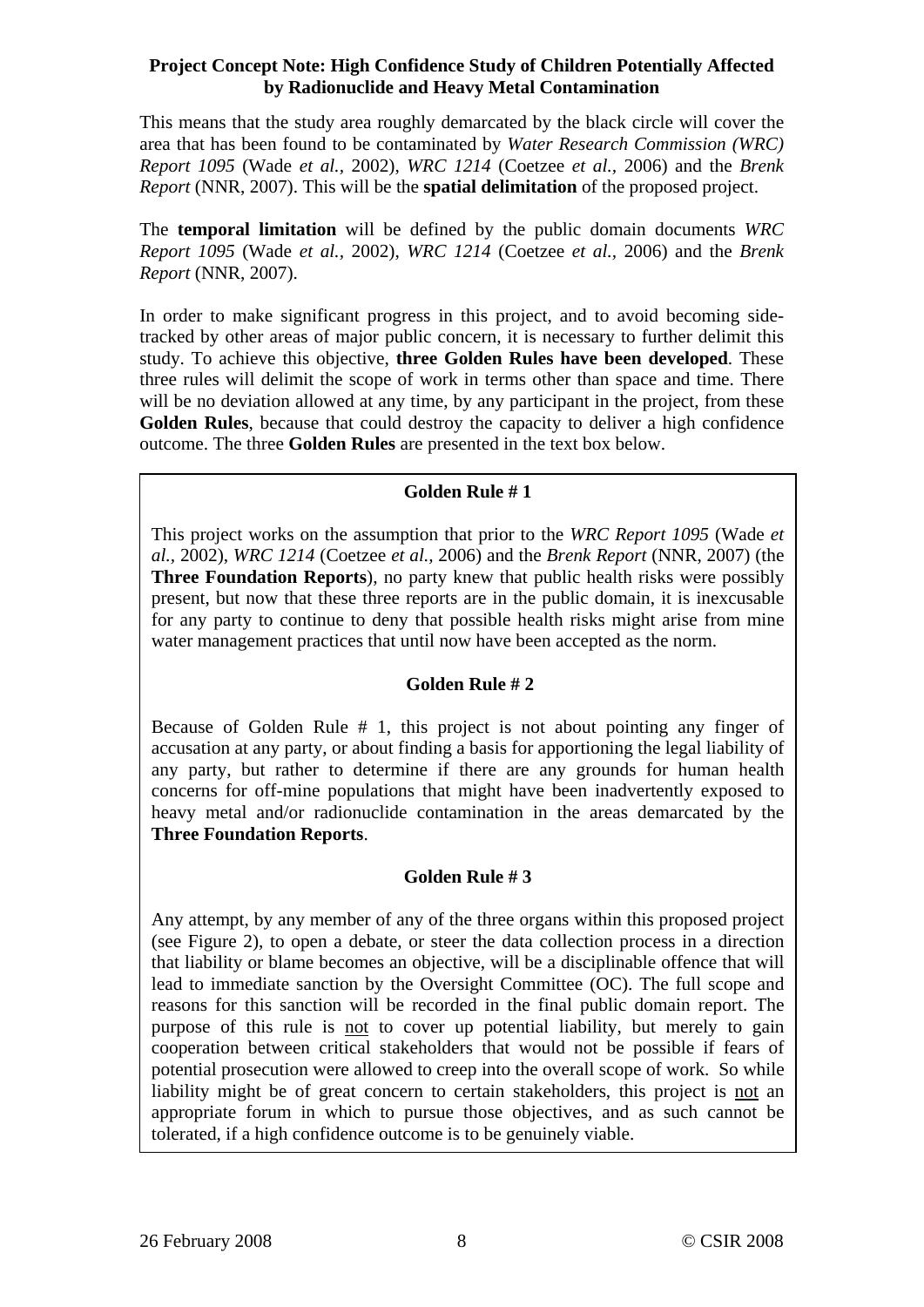These three **Golden Rules** consequently **form the normative basis on which the proposed project is to be delimited**, and they will be diligently applied at all times.

## **Primary Research Question and Hypothesis**

The proposed project will be guided by one research question only. This is presented in the text box below:

## **Primary Research Question**

Is there any evidence of human health risk within a population that has had chronic exposure to heavy metal and/or radionuclide contamination as defined by *WRC Report 1095* (Wade *et al.,* 2002), *WRC 1214* (Coetzee *et al.,* 2006) and the *Brenk Report* (NNR, 2007)?

The working hypothesis to the Primary Research Question is presented in the text box below:

## **Primary Working Hypothesis**

If a human population has experienced chronic exposure to radionuclide and/or heavy metal contamination as defined by *WRC Report 1095* (Wade *et al.,* 2002), *WRC 1214* (Coetzee *et al.,* 2006) and the *Brenk Report* (NNR, 2007), then traceable evidence of this will be found in the milk-teeth of children (Rosenthal *et al.,* 1963) that can be reliably sampled by non-intrusive means.

If this Primary Research Question is answered in the affirmative – i.e. if evidence of radionuclide and/or heavy metal contamination is discovered in the teeth of infants – then a Secondary Research Question will become relevant as well. This is presented in the text box below:

## **Secondary Research Question**

If there is solid evidence of elevated levels of radionuclides and/or heavy metals found in the population being sampled, then what public policy intervention is appropriate in both the short and long-term?

The working hypothesis to the Secondary Research Question is presented in the text box below:

## **Secondary Working Hypothesis**

If there is solid evidence of elevated levels of radionuclides and/or heavy metals found in the population being sampled, then immediate and far-reaching policy interventions are needed if the affected parties are to be given the level of protection stipulated in Chapter 2, Paragraph 24 (a) & (b) of the **Bill of Rights of the Constitution** (1996).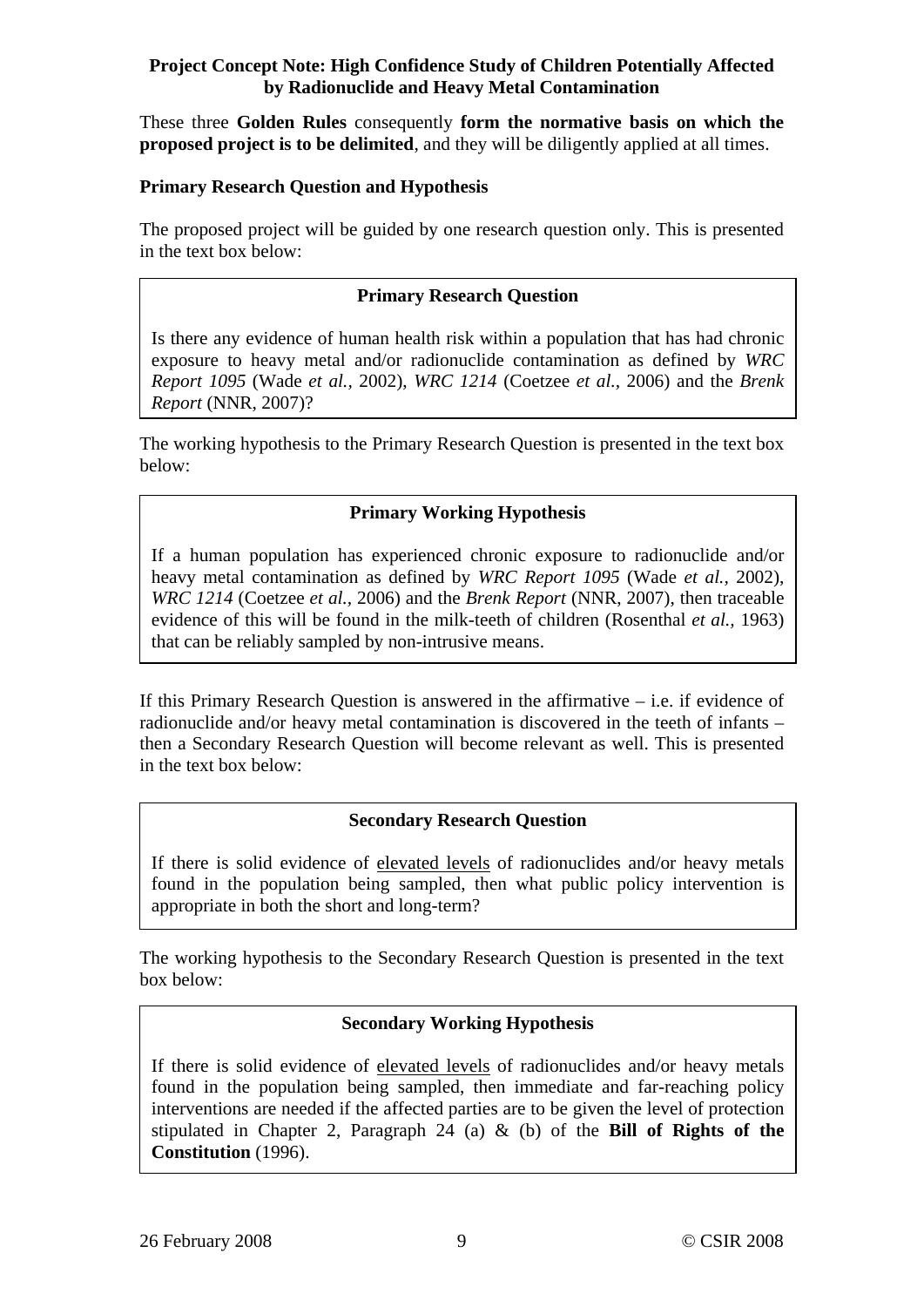#### **Structure of the Proposed Study**

Given the technically complex nature of the proposed study, compounded by the need for high levels of transparency if public confidence is to be won, a highly dynamic management structure is needed. In essence there will be the **need for checks and balances to be hard-wired into the project, both structurally, but also procedurally**, if the outcome is to serve the useful purpose of **addressing public concern**, **restoring eroding investor confidence**, and **forming the foundation of effective public policy interventions**. The proposed Organogram of the project is presented in Figure 2 below.



**Figure 2. Organogram of the proposed project showing the various organs that will be expected to do largely** *pro-bono* **work (oversight), and those that will do purely professional work, for which standard professional fees will be paid.** 

In order to make this happen, **a set of clearly defined procedures will be needed**, based on the **checks and balances** that are central to modern democratic processes and intrinsic to what we know as "good science". These procedures are as follows:

• A Technical Steering Committee (TSC) will consist of recognized **technical experts** in a wide range of core disciplines needed to make this study reach its objective, whose one core output will be the development of a *Protocol* **that will define the exact technical procedures and processes needed**. They will perform a secondary task of technical oversight by monitoring deviations from the defined and approved *Protocol*. All of the activities of the TSC, specifically where they oversee the activities of the Field Team and Laboratory Team, will be subject to scrutiny by the Oversight Committee (OC). The TSC will be subject to the *Code of Conduct* developed by the OC. As far as possible the TSC will do *pro-bono* work, but where specific core skills are needed and are unavailable on a *pro-bono* basis, then professional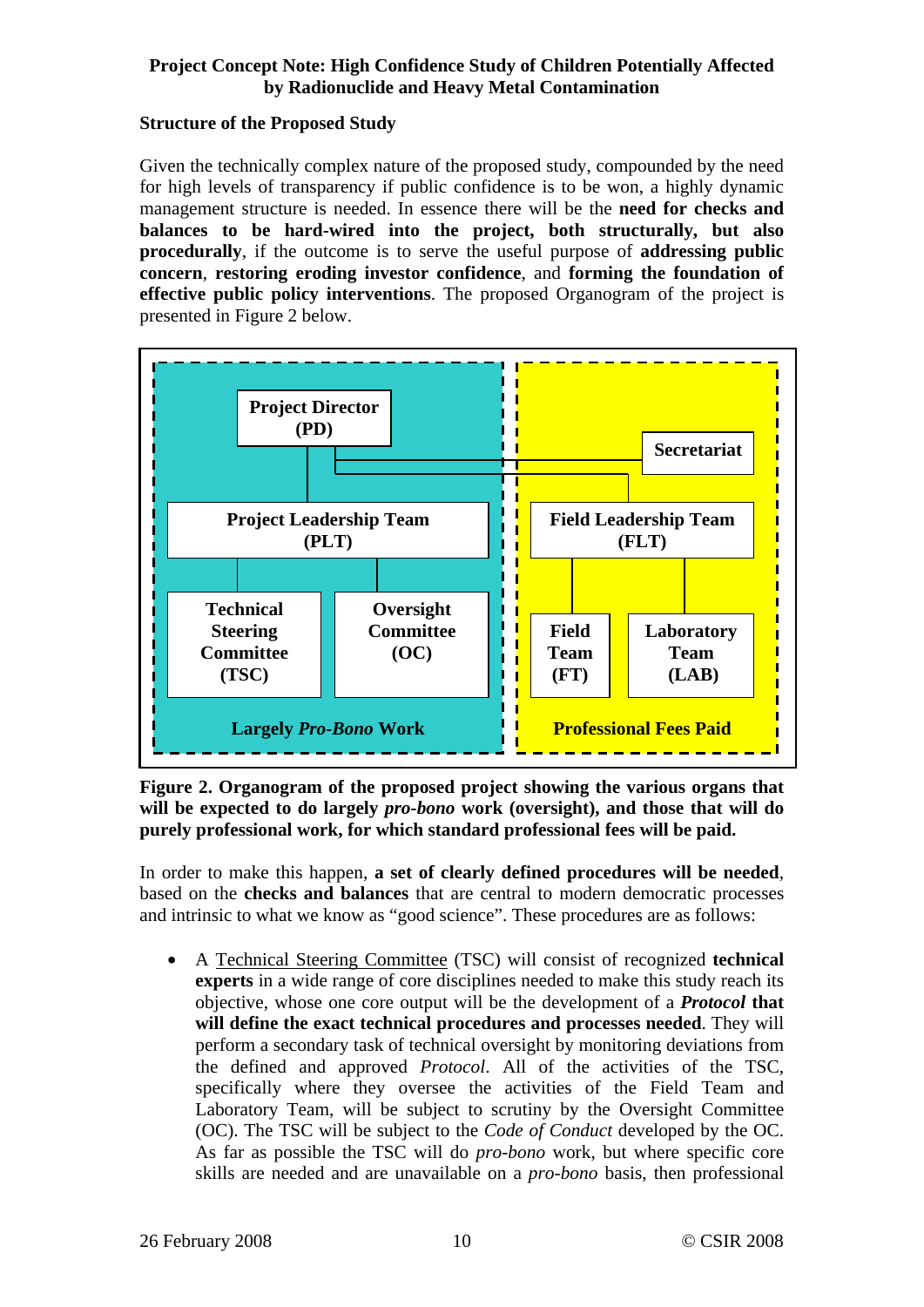fees will have to be paid. The *Protocol* is a purely **technical document** that will form the **procedural foundation** of the work to be done.

- An Oversight Committee (OC) will consist of **people with impeccable** *bona fides*, representing key constituencies and institutions that bring **moral authority** to the overall process. Their core function will be to approve the *Protocol* that has been developed by the TSC, but also to monitor any deviation from that *Protocol* that might undermine the overall integrity of the final product. In addition to this, the OC will have a secondary function of opening access to interested and affected parties in the study area, where "normal" access might be denied for reasons of existing mistrust, cultural barriers or likewise. The OC will also be tasked to develop a *Code of Conduct*, which will become the normative set of rules to which all participants in the final project will be subjected, including the activities of the OC. The *Code of Conduct* is a **normative document**, which will define the **moral foundation** on which the project will be based and will thus **confer legitimacy to the final outcome**. The OC will also act as an organ of governance, sanctioning noncompliance with the *Code of Conduct*.
- A Project Leadership Team (PLT) will consist of the Chairpersons of both the TSC and the OC, working under the direction of the Project Director (PD).
- A Field Team (FT) will consist of suitably trained professionals, tasked with the responsibility of collecting samples as defined by the *Protocol*, and processing them strictly in accordance with the procedures stipulated therein. They will be subject to oversight scrutiny by the TSC. The FT will be subject to the *Code of Conduct* developed by the OC, but for ease of management, will be answerable to the Project Director (PD) rather than to the Project Leadership Team (PLT), simply to avoid a situation where unnecessary "micro-management" undermines their capacity to work effectively.
- A Laboratory Team (LT) will consist of suitably accredited laboratories, both local and international, tasked with the responsibility of analysing samples collected by the FT in strict compliance with the *Protocol*. They will be subject to oversight scrutiny by the TSC.
- A Field Leadership Team (FLT) will consist of a suitably qualified member of the FT and liaison links with the respective components of the LT, working under the direction of the Project Director (PD).
- A Secretariat will consist of the necessary administrative staff, including the Auditor, needed to support the overall process. They will answer directly to the PD only.

With this structure in mind, **a set of rules are needed to underpin the processes and maintain the overall functioning of the various organs in order to achieve the one stated objective of a high confidence study** as defined above. These rules are as follows: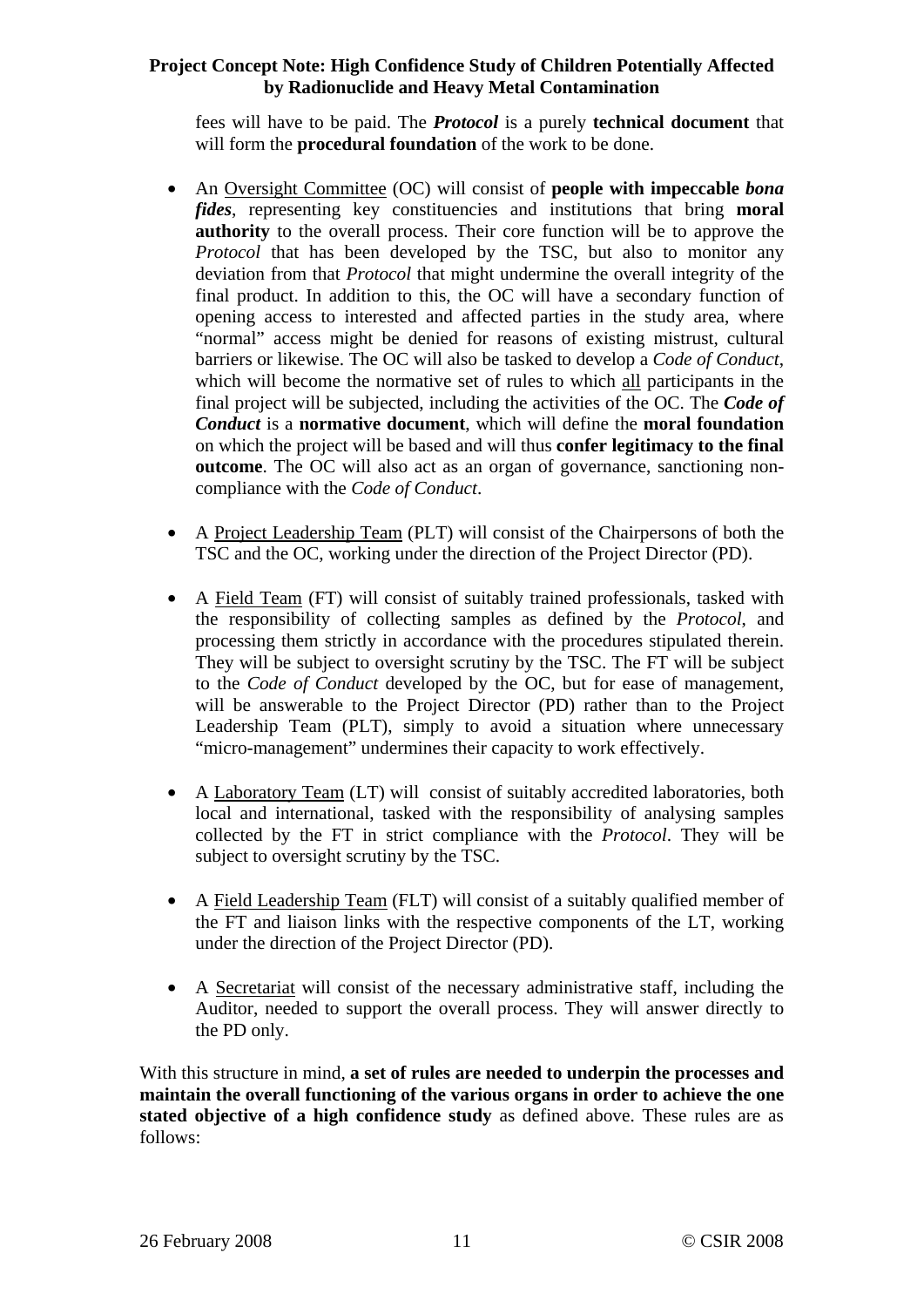- 1. This project will be 100% in the **public domain**, so no classified documents will result, and all aspects of the work will be subject to intense scrutiny.
- 2. **Funding** will be from a consortium of interested parties, both local and international, but no funding will be accepted if there is any restriction placed on the final dissemination of the findings and proceedings of the project team.
- 3. This project will be conducted under the full **scrutiny** of both an Oversight Committee (OC) and a Technical Steering Committee (TSC).
- 4. For ease of management, the OC and TSC will meet separately, but **each committee will have three permanent representatives from the other committee** at all meetings in order to achieve effective **oversight** and to build **trust**.
- 5. The **TSC will draft a** *Protocol* in which technical details of all sampling, analytical, peer-review and reporting procedures will be stipulated. This *Protocol* will be sent to the OC for approval, after which the TSC will be tasked with the responsibility of oversight of the implementation of the *Protocol* by the FT and the LT. This *Protocol* will form the **technical foundation** of the project and will give the final product the **legitimacy** it needs to achieve **high impact**.
- 6. The *Protocol* developed by the TSC will be approved by the OC and an external **Ethics Committee** before being implemented.
- 7. The **OC will draft a** *Code of Conduct*, which will be circulated to all members of the entire project. All members will be asked to sign this document and adhere to the spirit of the values encapsulated therein, as well as commit the institutions they represent to cooperation within the spirit of the *Code of Conduct*. The OC will also sanction deviation by any member from that *Code of Conduct*, full details of which will appear in the final publicdomain report. This *Code of Conduct* will form the **normative foundation** of the project and will give the final product the **legitimacy** it needs to achieve **high impact**.
- 8. The detailed record of all meetings will be maintained by the **Secretariat**, and will be circulated to both the TSC and OC. These will also be included in the final public-domain report that will be compiled by the Project Director at the end of the project.
- 9. The project will be conducted to the **highest professional and ethical standards** possible, with all parties signing a *Code of Conduct* to this effect.
- 10. The *Code of Conduct* developed by the OC will be approved by simple majority of the OC. Once so approved, it **will become the law** for the rest of the project members and will be strictly sanctioned by the OC.
- 11. Once the *Protocol* has been signed off my simple majority of both the TSC and OC, it **will become the only set of procedural rules that will apply** to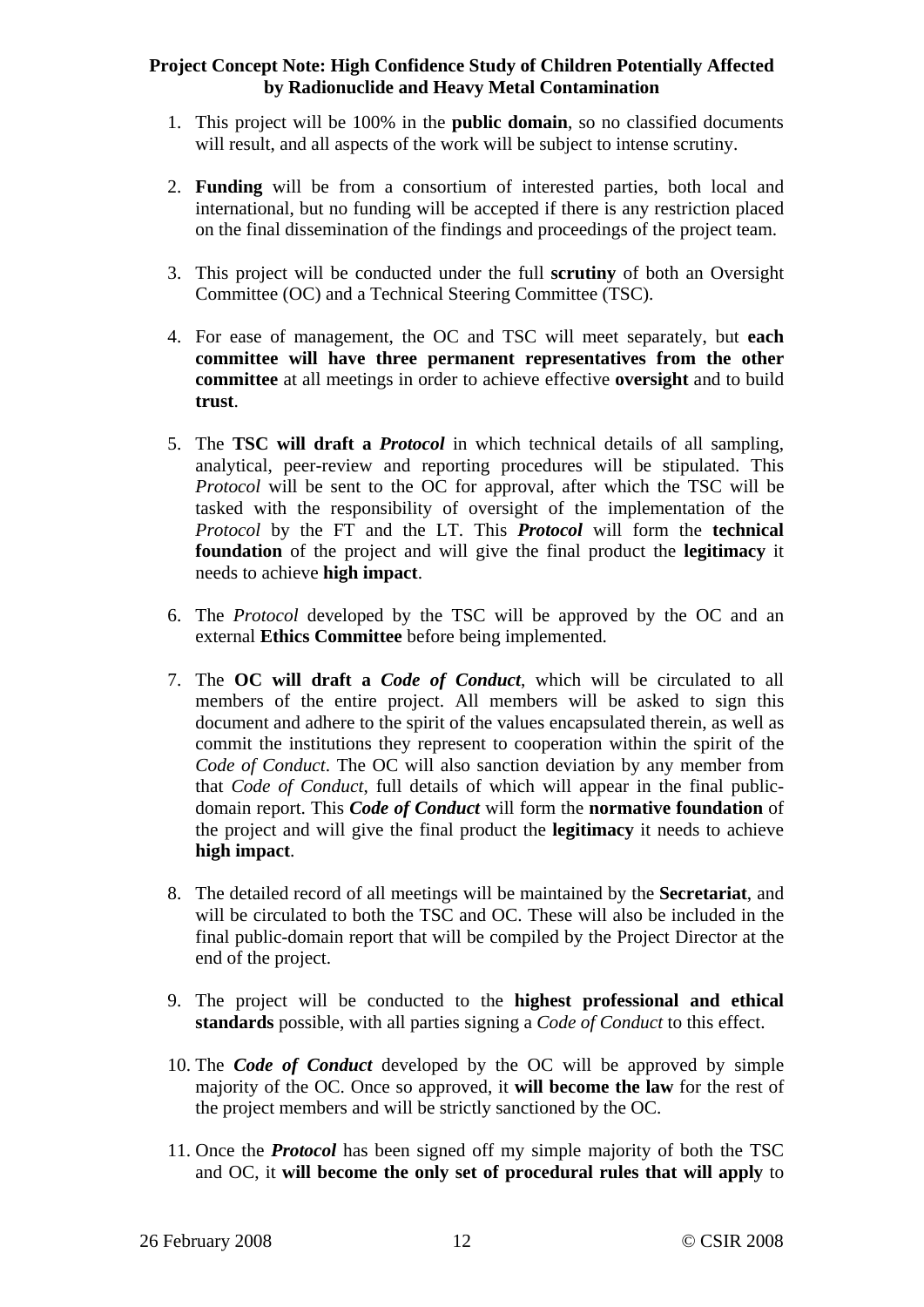the entire project, but amendments can be made if the technical need arises, by following the same procedure.

- 12. The OC will decide, by simple majority vote, how to deal with **parties that choose not to agree with the** *Code of Conduct*. That decision will be implemented and will be final, details of which will be included in the final public-domain report.
- 13. Both the TSC and OC will elect a Chairperson, who will serve for the entire duration of the project. These Chairpersons, along with the PD, will also comprise the **Project Leadership Team (PLT)**.
- 14. Where possible all **decisions by both the TSC and OC will be by consensus**, but where critical and pivotal decisions need to be made in the interest of the overall integrity of the final outcome, then a simple majority will suffice. Both Chairpersons will have casting votes within their respective Committees in the event of deadlocked decision-making. All decisions taken, either by consensus or by majority vote, will become part of the formal Record of Decision.
- 15. Given the high level of mistrust that forms the background of this proposed project, **the TSC will consist of people of high integrity and technical expertise** drawn from core scientific disciplines, defined as follows:
	- a. Radiotoxicology.
	- b. Chemotoxicology.
	- c. Dentistry.
	- d. Biochemistry.
	- e. Physiology.
	- f. Anthropology.
	- g. Epidemiology.
	- h. Survey methodology.
	- i. Statistics.
	- j. Law & ethics.
	- k. Geochemistry.
	- l. Geohydrology.
	- m. Geology.
	- n. Sedimentology.
	- o. Speciation chemistry.
	- p. Political science / sociology.
	- q. Environmental science.
	- r. Others as determined when the *Protocol* is being developed.
- 16. Given the high level of mistrust that forms the background of this proposed project, **the OC will consist of people of high integrity and legitimacy drawn from specific constituencies**, defined as follows:
	- a. Mining industry (one person representing the overall industry).
	- b. Mining industry (one person representing all of the mines in the study area).
	- c. Government (one person representing national government).
	- d. Local Government (one person representing each of the local governments in the study areas).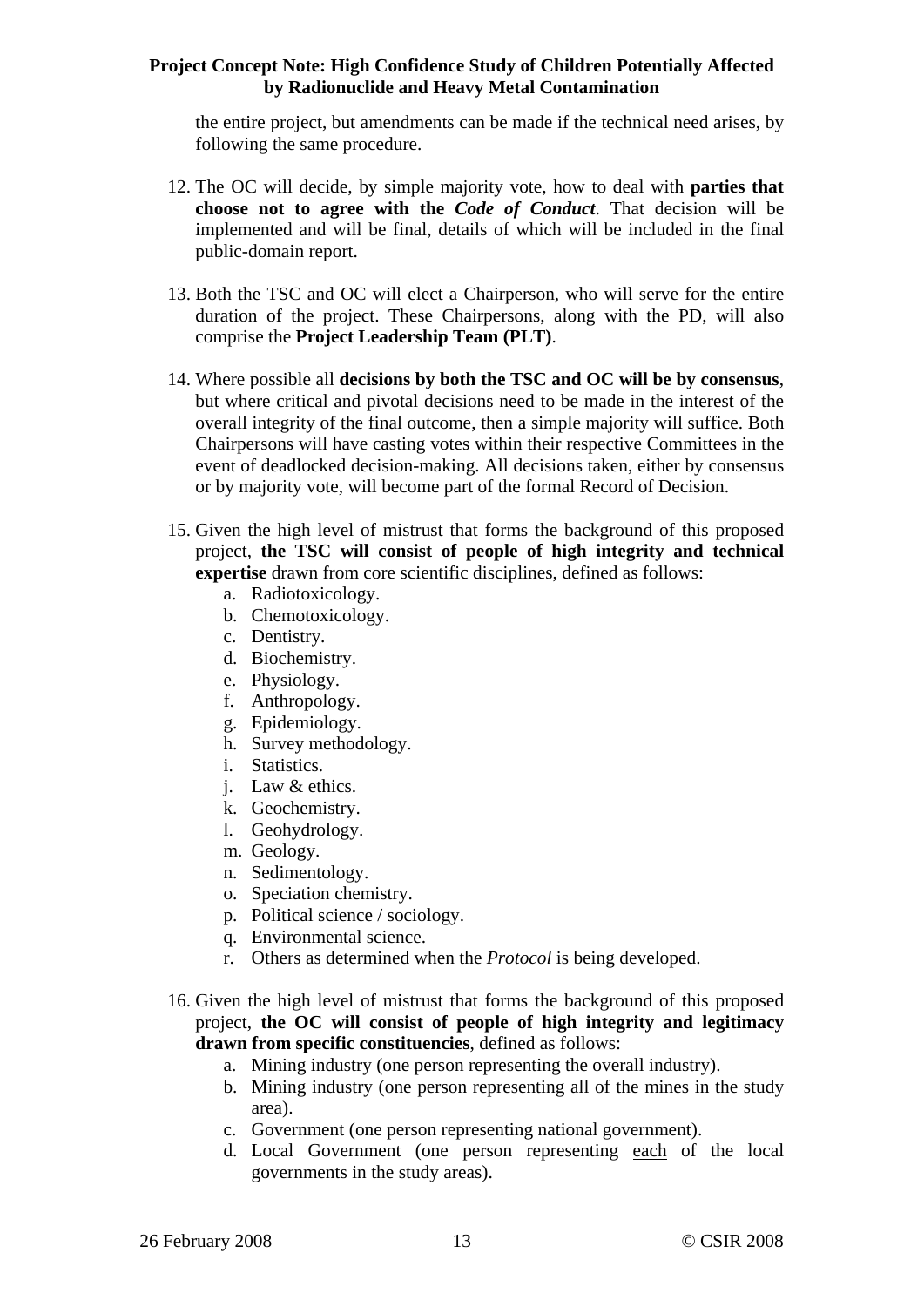- e. National NGO (one person representing a National NGO).
- f. Local NGO's (one person representing one of the local partner NGO's in each of the study areas).
- g. National person of influence (one person representing a national-level special interest group that has a high moral foundation).
- h. Local person of influence (one person per cluster sample as needed to gain access to specimens).
- i. International NGO with extensive experience in this field (one representative).
- j. International professional body with experience in this field (one representative).
- k. National professional body with experience in this field (one representative).
- 17. All **work by the OC will be** *pro-bono*, and will represent the co-investment of each body/organization/institution/constituency into the overall project. This will prevent allegations of people engaging because of personal financial interests.
- 18. All **work by the TSC will be** *pro-bono* **where possible**, but given the skills shortage in the specific technical fields needed to make the outcome legitimate, it might be necessary to pay professional fees for key specialists. This matter will be dealt with on a needs-driven basis, with the Project Director making a written recommendation to the OC for approval. This will be entered into the Record of Decision and will form part of the final public domain report.
- 19. **Funders will not have any representation by right**, but the Project Director will be fully accountable for the disbursement of funds to the full satisfaction of the funding agencies, under full scrutiny by the OC.
- 20. All **funding will be subject to both an internal and external audit** of the highest standards. A detailed Audit Report will form an annexure in the final public-domain document.
- 21. The **Project Director** will be a senior CSIR employee, subject to the full disciplinary procedures of the CSIR, including the Public Financial Management Act, but who will also take written instructions from both the TSC and OC, which will be fully implemented to the satisfaction of both of these Committees.
- 22. There will be **full transparency** at all stages of this project, with the Project Director tasked with the responsibility of overseeing the writing of a **public domain report** that includes as an appropriate annexure, all of the various outputs and procedures of the various teams. This public-domain report will consist of the following annexures:
	- a. List of names and details of the institutional affiliation of each of the members of the TSC and OC, along with a one page CV of each member.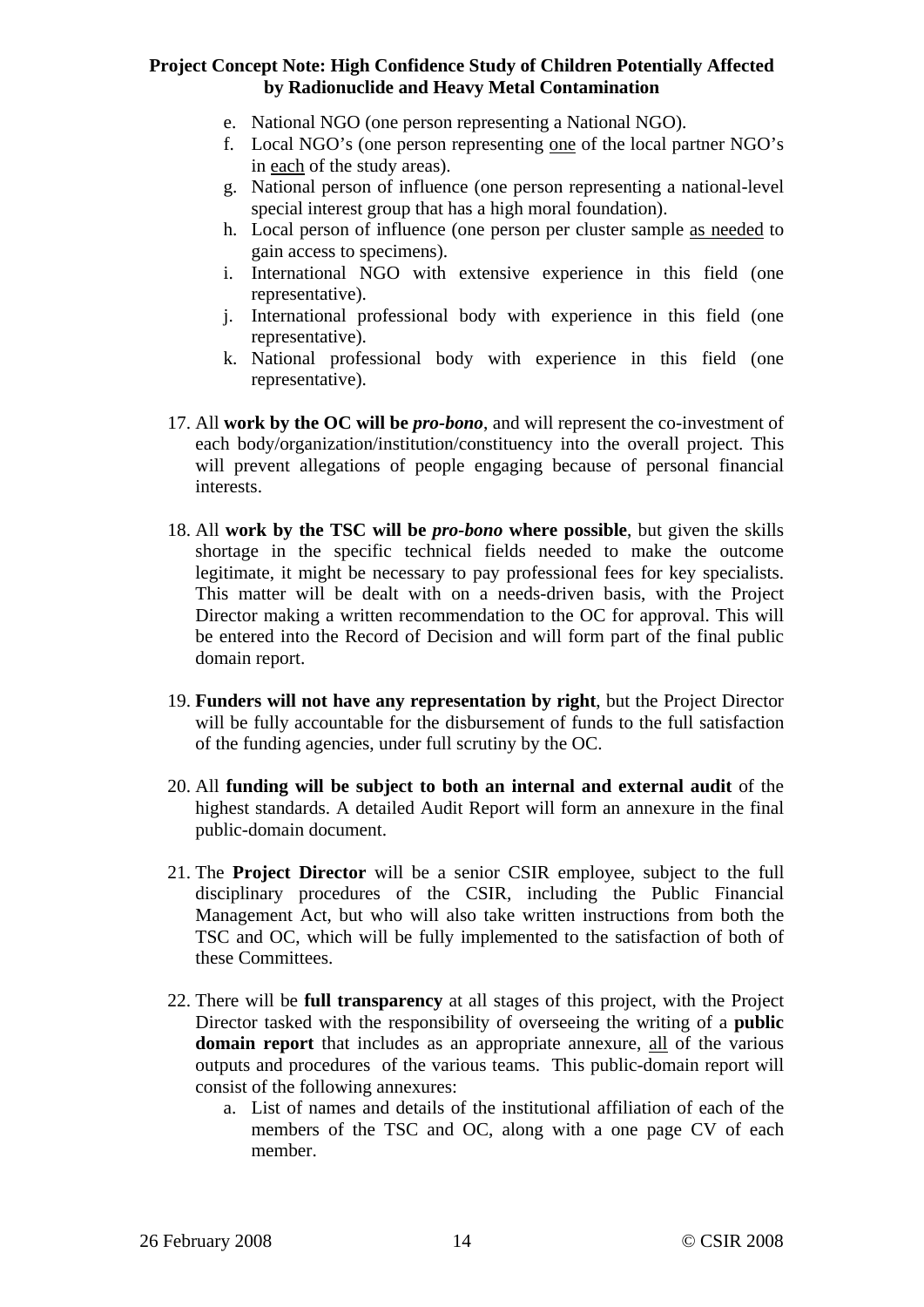- b. Schedule of the *Minutes* of each meeting of both the TSC and OC, including all written correspondence appropriate to the workings of each Committee.
- c. *Record of Decision* listing every formal decision taken by both the TSC and OC in the execution of this project.
- d. The *Protocol* developed by the TSC and approved by the OC.
- e. The *Code of Conduct* developed by the OC, along with any record of sanctioning non-compliance as appropriate.
- f. *Technical Report* of the findings to the level of detail stipulated by the external Ethical Oversight panel.
- g. All *Peer Review Reports* including details of areas of concerns.
- h. Report by the authors of the Technical Report listing each concern raised by the Peer Review Reports, along with the author's response to each item.
- i. *External Auditor Report* listing all donors, the size of their individual donation and what that money was used for. This report will also list all disbursements to the level of detail stipulated by the OC.
- j. A *Policy Report*, highlighting the relevant policy-issues that might have arisen, for consideration by both Government and Industry decision-makers.
- 23. The **Field Team (FT) will be under the direct control of the Project Director**, and will be insulated from the OC and TSC, but their work will be conducted strictly according to the *Protocol* and *Code of Conduct* that will be rigorously overseen by the appropriate Committee.
- 24. There will be **no direct contact between members of the FT and LT and the two relevant oversight committees (TSC and OC)**, except when such contact is expressly authorized by the Project Director, and then only for purposes of implementing the *Protocol* and *Code of Conduct*. The purpose of this is simply to protect the technical workers from unnecessary distraction and not for purposes of cover-up.
- 25. All **costs of the FT will be paid at standard professional rates** stipulated by each individual's home institution, supported by time sheets subject to external audit as specified by the OC. A full schedule of these costs will form an Annexure to the final public-domain report to be co-ordinated by the Project Director.
- 26. All **costs of the Laboratory will be paid at standard professional rates stipulated by each**, supported by invoicing subject to external audit as specified by the OC. A full schedule of these costs will form an Annexure to the final public-domain report to be co-ordinated by the Project Director.
- 27. All **costs of the External Peer Review Team will be paid at standard professional rates** stipulated by each individual's home institution, supported by time sheets subject to external audit as specified by the OC. A full schedule of these costs will form an Annexure to the final public-domain report to be co-ordinated by the Project Director.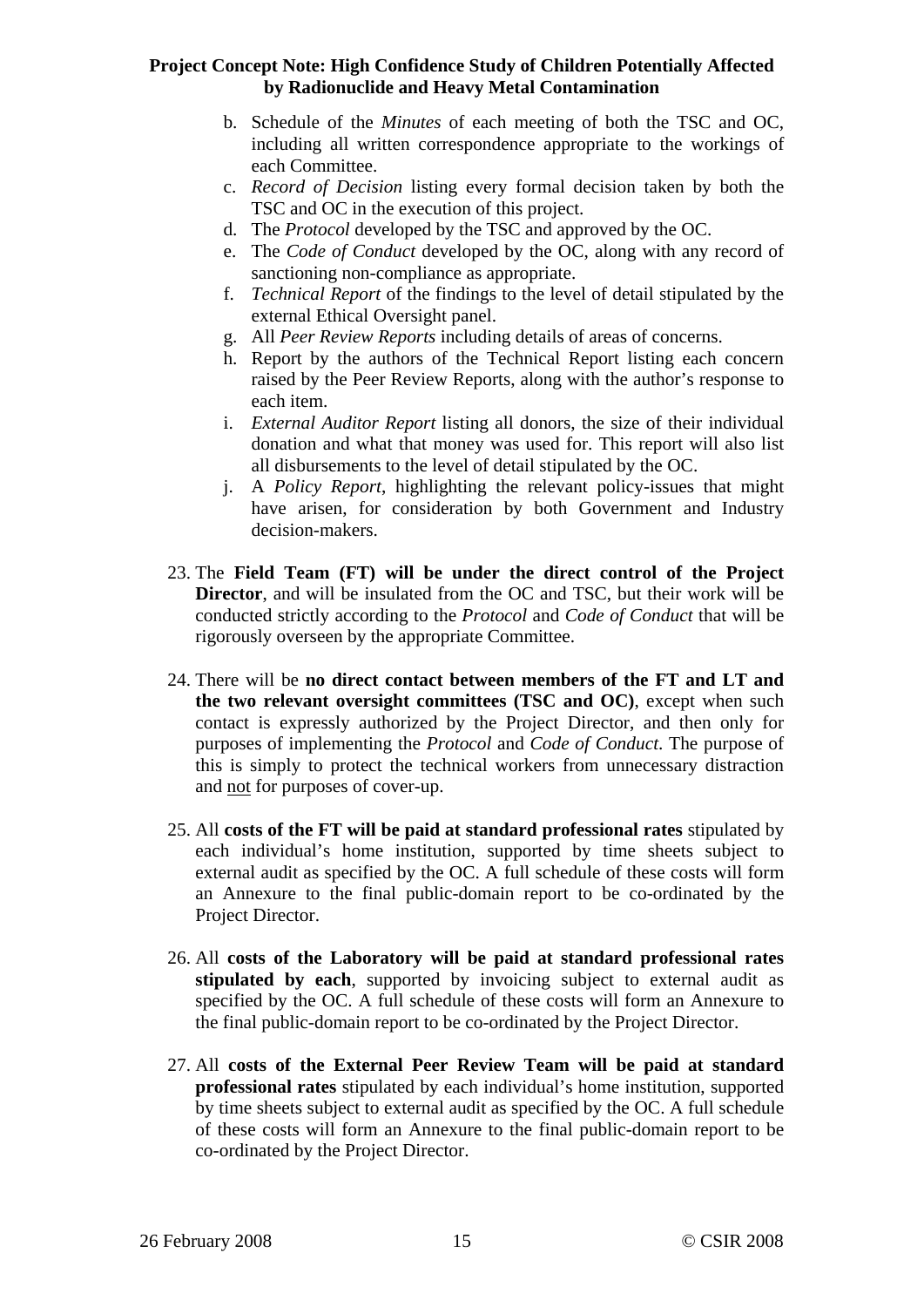28. All **costs of the Secretariat will be paid at standard professional rates** stipulated by each individual's home institution, supported by time sheets subject to external audit as specified by the OC. A full schedule of these costs will form an Annexure to the final public-domain report to be co-ordinated by the Project Director.

#### **Task Scheduling for the Proposed Project**

While many of the specific tasks are as yet unknown until such time as the *Protocol* has been developed by the TSC, the proposed project can be divided into four core phases as presented in Figure 3.



**Figure 3. Probable phasing of specific tasks for the proposed project using optimistic timelines assuming core funding and technical capacities are not limiting factors.**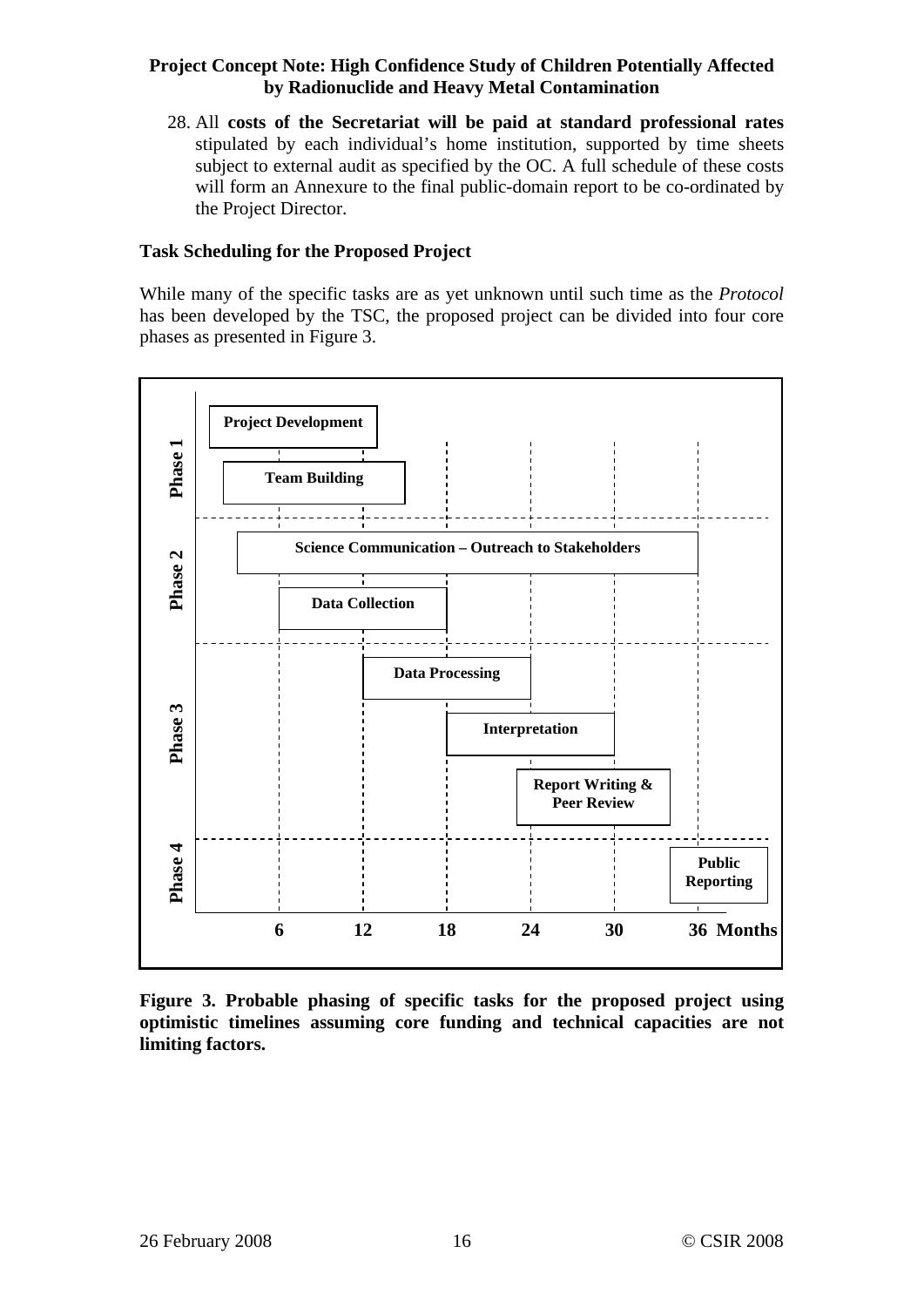#### **Bibliography**

- **Adler, R., Funke, N., Findlater, K. & Turton, A.R.** 2006. *The Changing Relationship between the Government and the Mining Industry in South Africa: A Critical Assessment of the Far West Rand Dolomitic Water Association and the State Coordinating Technical Committee.* Pretoria: Council for Scientific and Industrial Research (CSIR).
- **Adler, R., Claassen, M., Godfrey, L. & Turton, A.R.** 2007. Water, Mining and Waste: A Historical and Economic Perspective on Conflict Management in South Africa. In *The Economics of Peace and Security Journal*, Vol. 2, No. 2  $(2007)$ , Pp 32 – 41.
- **Ashton, P.J. & Turton, A.R.** (2008). Water and Security in Sub-Saharan Africa: Emerging Concepts and their Implications for Effective Water Resource Management in the Southern African Region, in **Brauch, Hans Günter; Grin, John; Mesjasz, Czeslaw; Dunay, Pal; Chadha Behera, Navnita; Chourou, Béchir; Oswald Spring, Ursula; Liotta, P.H.;** Kameri-Mbote, Patricia (Eds.): *Globalisation and Environmental Challenges: Reconceptualising Security in the 21<sup>st</sup> Century.* Hexagon Series on Human and Environmental Security and Peace, Vol. 3*.* Berlin – Heidelberg – New York – Hong Kong – London – Milan – Paris – Tokyo: Springer-Verlag, Chapter 56.
- **Coetzee, H.** 1995. Radioactivity and the Leakage of Radioactive Waste Associated with Witwatersrand Gold and Uranium Mining. In **Merkel, B., Hurst, S., Löhnert, E.P. & Struckmeier, W.** (Eds.) *Proceedings of the International Conference and Workshop in Freiberg, Germany, October 1995*. GeoCongress, 1. Köln, Pp 34-39.
- **Coetzee, H., Wade, P., Ntsume, G. & Jordaan, W.** 2002(a). *Radioactivity Study on Sediments in a Dam in the Wonderfonteinspruit Catchment. DWAF Report.* Pretoria: Department of Water Affairs and Forestry.
- **Coetzee, H., Wade, P. & Winde, F.** 2002(b). Reliance on Existing Wetlands for Pollution Control Around the Witwatersrand Gold/Uranium Mines in South Africa – Are They Sufficient? In **Merkel, B.J., Planer-Friederich, B. & Wolkersdorfer, C.** (Eds.). 2002. *Uranium in the Aquatic Environment.* Berlin: Springer. Pp 59-65.
- **Coetzee, H., Venter, J. & Ntsume, G.** 2005. *Contamination of Wetlands by Witwatersrand Gold Mines – Processes and the Economic Potential of Gold in Wetlands. Council for Geosciences Report No. 2005-0106*. Pretoria: Council for Geosciences.
- **Coetzee, H., Winde, F. & Wade, P.W.** 2006. *An Assessment of Sources, Pathways, Mechanisms and Risks of Current and Potential Future Pollution of Water and Sediments in Gold-Mining Areas of the Wonderfonteinspruit Catchment.* WRC Report No. 1214/1/06. Pretoria: Water Research Commission.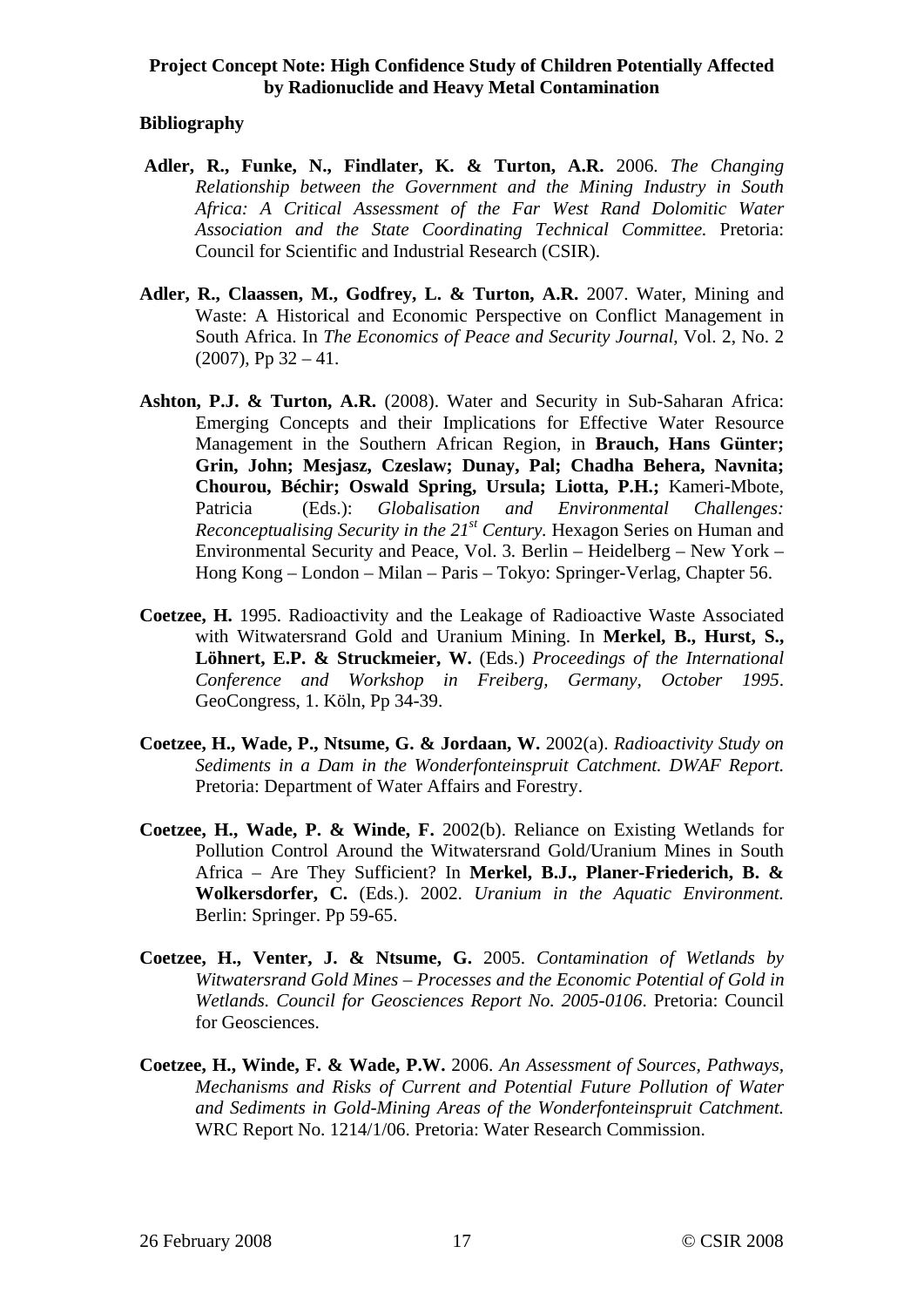- **Constitution.** 1996. *The Constitution of the Republic of South Africa.* Act 108 of 1996. Pretoria: Government Printer.
- **Evans, M.M.** 1999. *The Boer War: South Africa 1899 1902. Osprey Military*. Mechanicsburg: Stackpole Books.
- **Geldenhuys, D.** 1984. *The Diplomacy of Isolation: South African Foreign Policy Making.* Johannesburg: Macmillan South Africa.
- **Geldenhuys, D.** 1990. *Isolated States: A Comparative Analysis*. Johannesburg: Jonathan Ball Publishers.
- **Hattingh, J., Maree, G.A., Ashton, P.J., Leaner, J., Rascher, J. & Turton, A.R.** 2007. A Trialogue Model for Ecosystem Governance. *Water Policy* (9)2; Pp 11-18.
- **Hobbs, P.J. & Cobbing, J.E., 2007.** A Hydrogeological Assessment of Acid Mine Drainage Impacts in the West Rand Basin, Gauteng Province. Rep. No. CSIR/NRE/WR/ER/2007/0097/C. CSIR/THRIP. Pretoria: Republic of South Africa.
- **IRIN.** 2008. South Africa: Paying the Price for Mining. UN Office for the Coordination of Humanitarian Affairs. *IRIN Humanitarian News and Analysis*. Available online at http://www.irinnews.org/Report.aspx?ReportId=76780
- **IWQS**. 1999. *Report on the Radioactivity Monitoring Programme in the Mooi River (Wonderfonteinspruit) Catchment. Report No. N/C22/00/RPQ/2399.* Pretoria: Institute for Water Quality Studies.
- **Johnston, S. & Bernstein, A.** 2007. *Voices of Anger: Protest and Conflict in Two Municipalities. Report to the Conflict and Governance Facility (CAGE).* Johannesburg: The Centre for Development and Enterprise. ISBN 10:0- 9584697-8-4 and ISBN 13: 978-0-9584697-8-4.
- **Jordaan, J.M., Enslin, J.F., Kriel, J.P., Havemann, A.R., Kent, L.E. & Cable, W.H.** 1960. *Finale Verslag van die Tussendepartmentele Komitee insake Dolomitiese Mynwater: Verre Wes-Rand, Gerig aan sy Edele die Minister van Waterwese deur die Direkteur van Waterwese.* (In Afrikaans translated as, Final Report of the Interdepartmental Committee on Dolomitic Mine-water: Far West-Rand, Directed at His Excellency the Minister of Water Affairs by the Director of Water Affairs). Pretoria: Department of Water Affairs.
- **Kalckar, H.H.** 1958. (Article name unknown), in *Nature* (182) 283.
- **Kantey, M.** 2008. Radiotoxic Contamination of Freshwater Resources. E-mail dated 14/2/08.
- **Kempster, P.L., Van Vliet, H.R., Looser, U., Parker, I., Silberbauer, M.J. & Du Toit, P.** 1996. *Overview of Radioactivity in Water Sources: Uranium, Radium*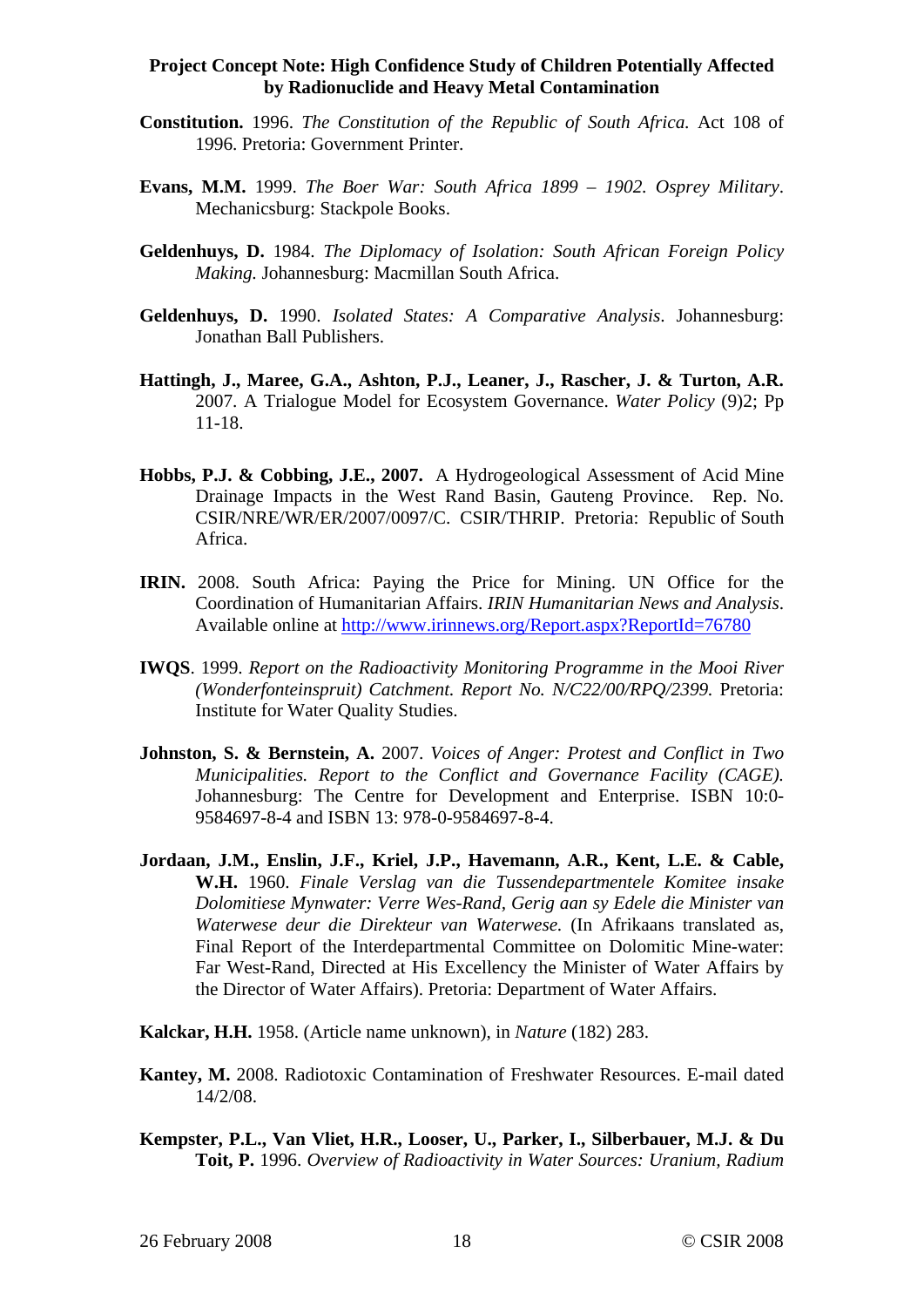*and Thorium. Final Report*, IWQS-No:N/0000/00/RPQ/0196. Pretoria: Institute for Water Quality Studies.

- **NNR**. 2007. *Radiological Impacts of the Mining Activities to the Public in the Wonderfonteinspruit Catchment Area.* Report No. TR-RRD-07-0006. (Brenk Report). Pretoria: National Nuclear Regulator. 125 pp.
- **Oelofse, S.H.H., Hobbs, P.J., Rascher, J. & Cobbing, J.** 2007. The Pollution and Destruction Threat of Gold Mining Waste on the Witwatersrand: A West Rand Case Study. Paper presented at the 10th International Symposium on Environmental Issues and Waste management in Energy and Mineral Production (SWEMP, 2007), Bangkok 11-13 December 2007.
- **Rosenthal., H.L., Gilster, J.E. & Bird, J.T.** 1963. Strontium-90 Content of Deciduous Human Incisors, in *Science* (140); 176-177.
- **Spies, S.B.** 1977. *Methods of Barbarism: Roberts, Kitchener and Civilians in the Boer Republics January 1900 – May 1902.* Cape Town: Human & Rousseau.
- **Tempelhoff, J.W.N.** 2003. *The Substance of Ubiquity: Rand Water 1903 2003.* Vanderbijlpark: Kleio Publishers.
- **Tempelhoff, E.** 2007(a). Gif in die Water: Besoedeling Naby Goudmyne Bedreig Duisende, Besmet Voedsel (Poison in the Water: Pollution Near Goldmines Threatens Thousands, Contaminates Food). *Beeld* Newspaper. 24 April, 2007.
- **Tempelhoff, E.** 2007(b). Duisende Beeste Dalk Geskiet oor Besoedeling (Thousands of Cattle Possibly Shot [Culled] because of Pollution). *Beeld* Newspaper. 29 November, 2007.
- **Toens, P. D., Stadler, W. & Wullschleger, N. J.** 1999. *The Association of Groundwater Chemistry and Geology with Atypical Lymphocytes (as a Biological Indicator) in the Pofadder Area, North Western Cape, South Africa. Water Research Commission, Report Number: 839/1/98.* Pretoria: Water Research Commission. 141 pages.
- **Turton, A.R.** (in prep). South African Water and Mining Policy: A Study of Evolution, Convergence and Transition from a Policy Science Perspective. In **Huitema, D. & Meijerink, S.** (Eds.) *Water Transitions*. Netherlands: Publisher under negotiation.
- **Turton, A.R. & Ashton, P.J.** (in press). Basin Closure and Issues of Scale: The Southern African Hydropolitical Complex. *International Journal of Water Resources Development*.
- **Turton, A.R., Schultz, C., Buckle, H, Kgomongoe, M., Malungani, T. & Drackner, M.** 2006. Gold, Scorched Earth and Water: The Hydropolitics of Johannesburg. In *Water Resources Development*, Vol. 22., No. 2; 313-335.